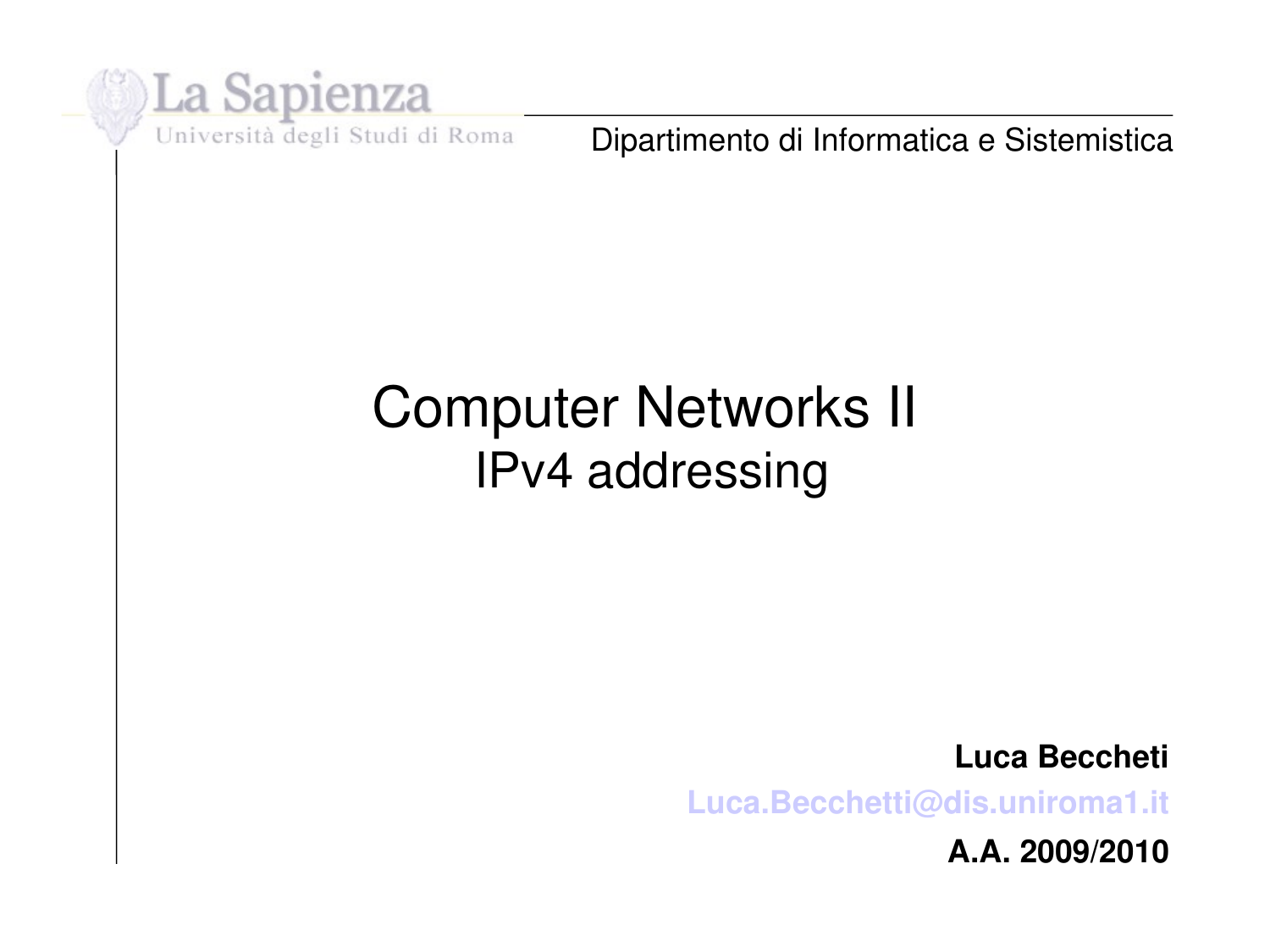# IP addressing (v4)

- Basic idea: every network interface assigned unique 32 bit address
	- Host/router may possess multiple interfaces
	- Some addresses (belonging to specific blocks) may be assigned multiple times --> VPN, NAT (see further)
- Interface --> network card
- Address format
	- $-$  Classful  $\rightarrow$  original proposal
	- $-$  Classless  $\rightarrow$  allows better use of address space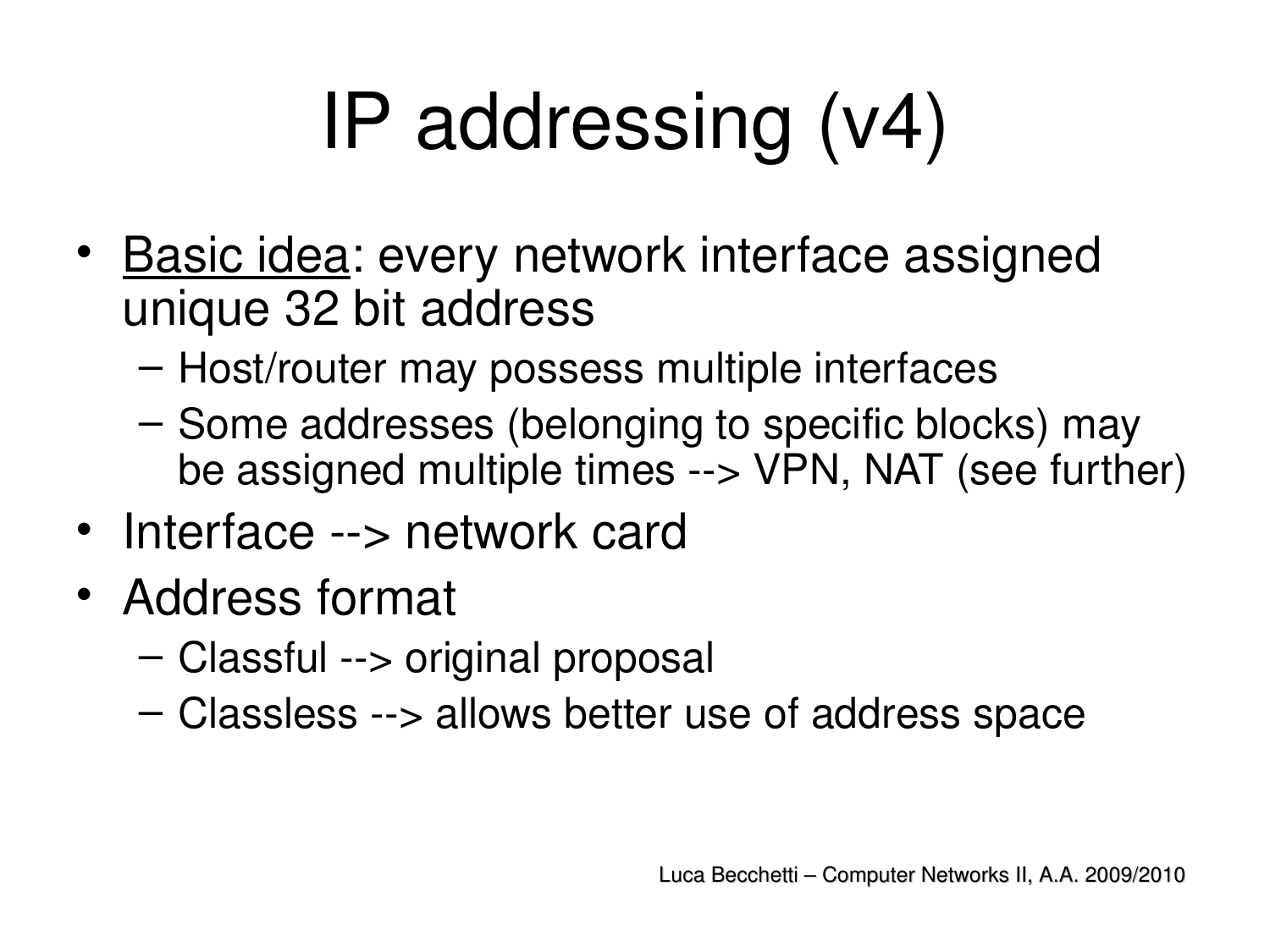# IP addressing (v4)/cont.

#### • IP address:

- originally (1981, RFC 1166) two components
	- Net Id: subnet identifier (prefix)
	- Host Id: host identifier within subnet (suffix)
- IP Address = Net Id . Host Id
- Boundary between Net Id and Host Id not fixed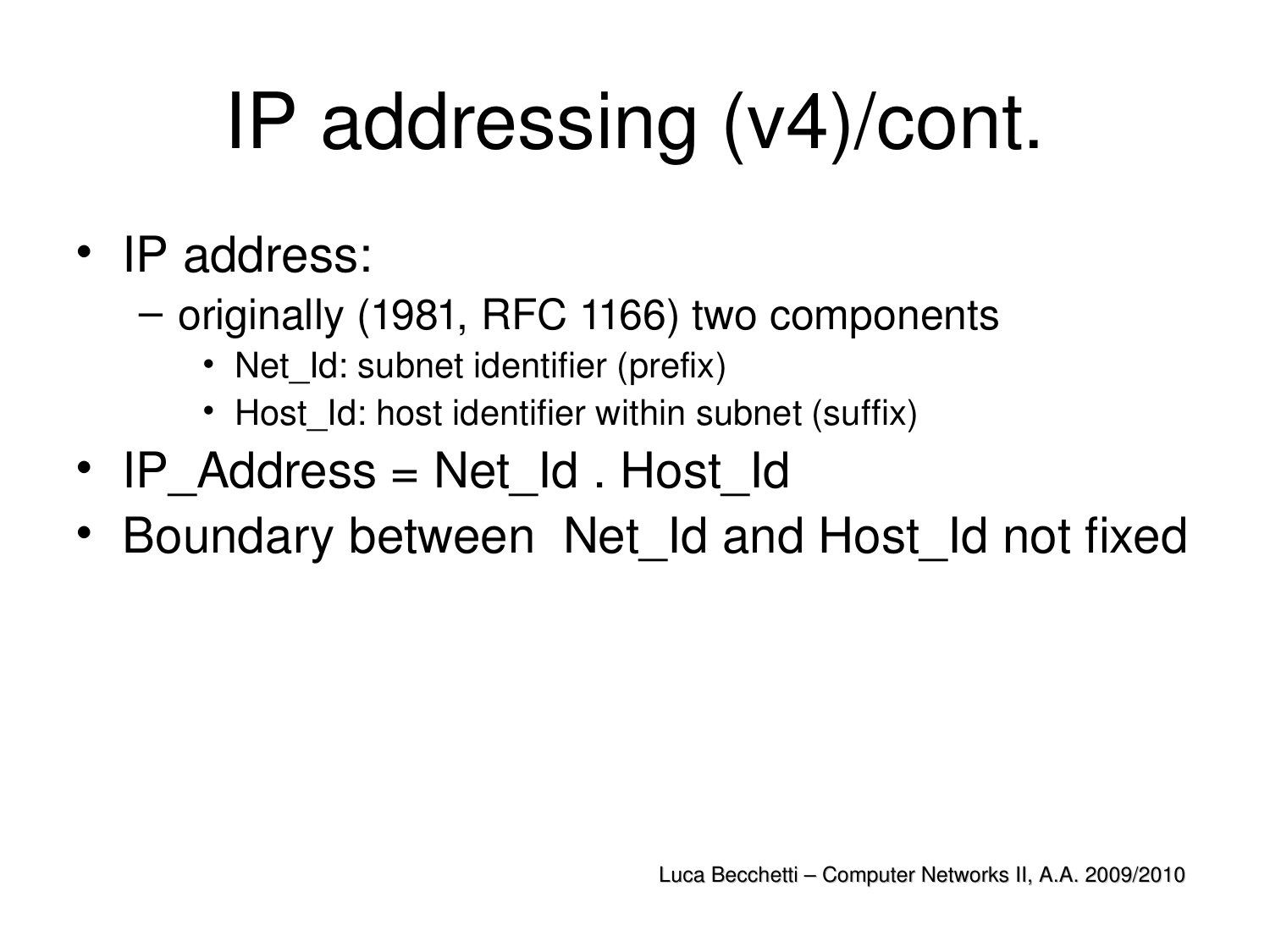## IP addresses - classful

| Classe       | <b>Bit</b><br>iniziali |                                                                      | Net_Id Host_Id | "Reti"<br>disponibilidisponibili | "Host"     |
|--------------|------------------------|----------------------------------------------------------------------|----------------|----------------------------------|------------|
| A            |                        | 7 bit                                                                | 24 bit         | 128                              | 16.777.216 |
| В            | 10                     | 14 bit                                                               | 16 bit         | 16384                            | 65.536     |
| $\mathbb{C}$ | 110                    | 21 bit                                                               | 8 bit          | 2.097.152                        | 256        |
| D            | 1110                   | Indirizzo multicast: 28 bit<br>Indirizzi possibili: 268.435.456      |                |                                  |            |
| E            | 11110                  | Riservata per usi futuri: 27 bit<br>Indirizzi possibili: 134.217.728 |                |                                  |            |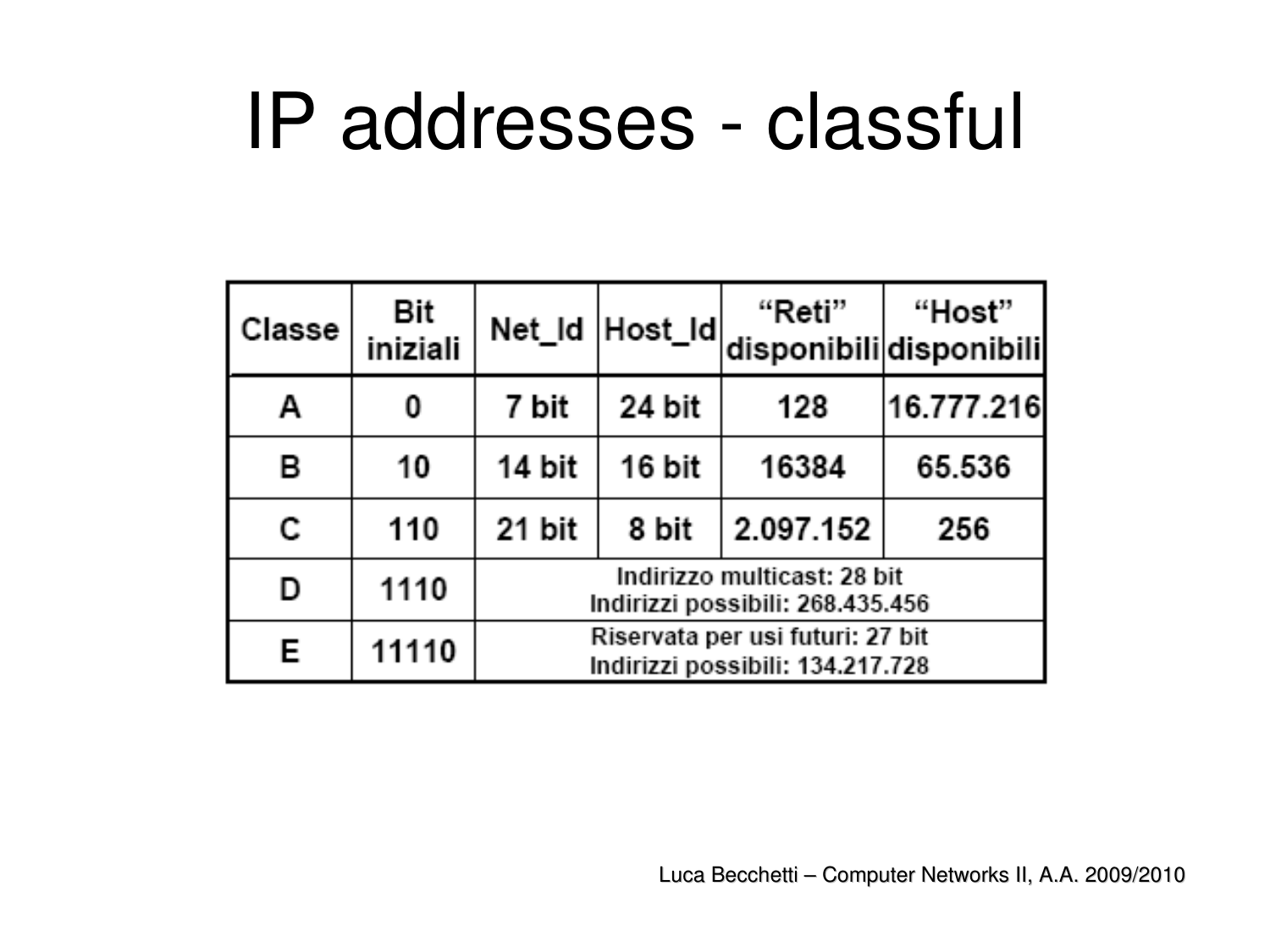## IP addresses classful/cont.

#### Class

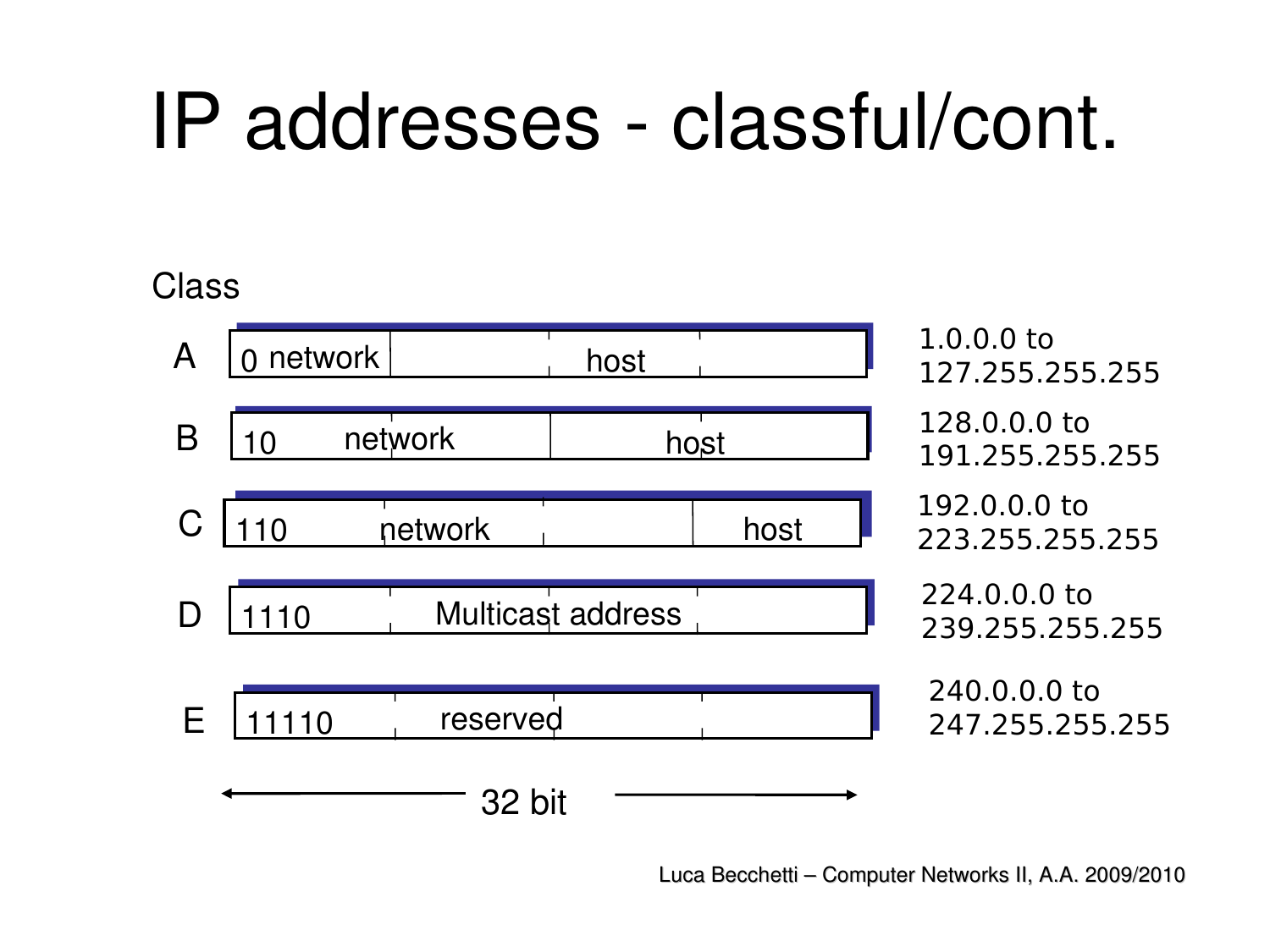### Addressing scheme

• Numeric, "dotted" and "mnemonic" notations



• A specific protocol (DNS) provides numeric to mnemonic translation and viceversa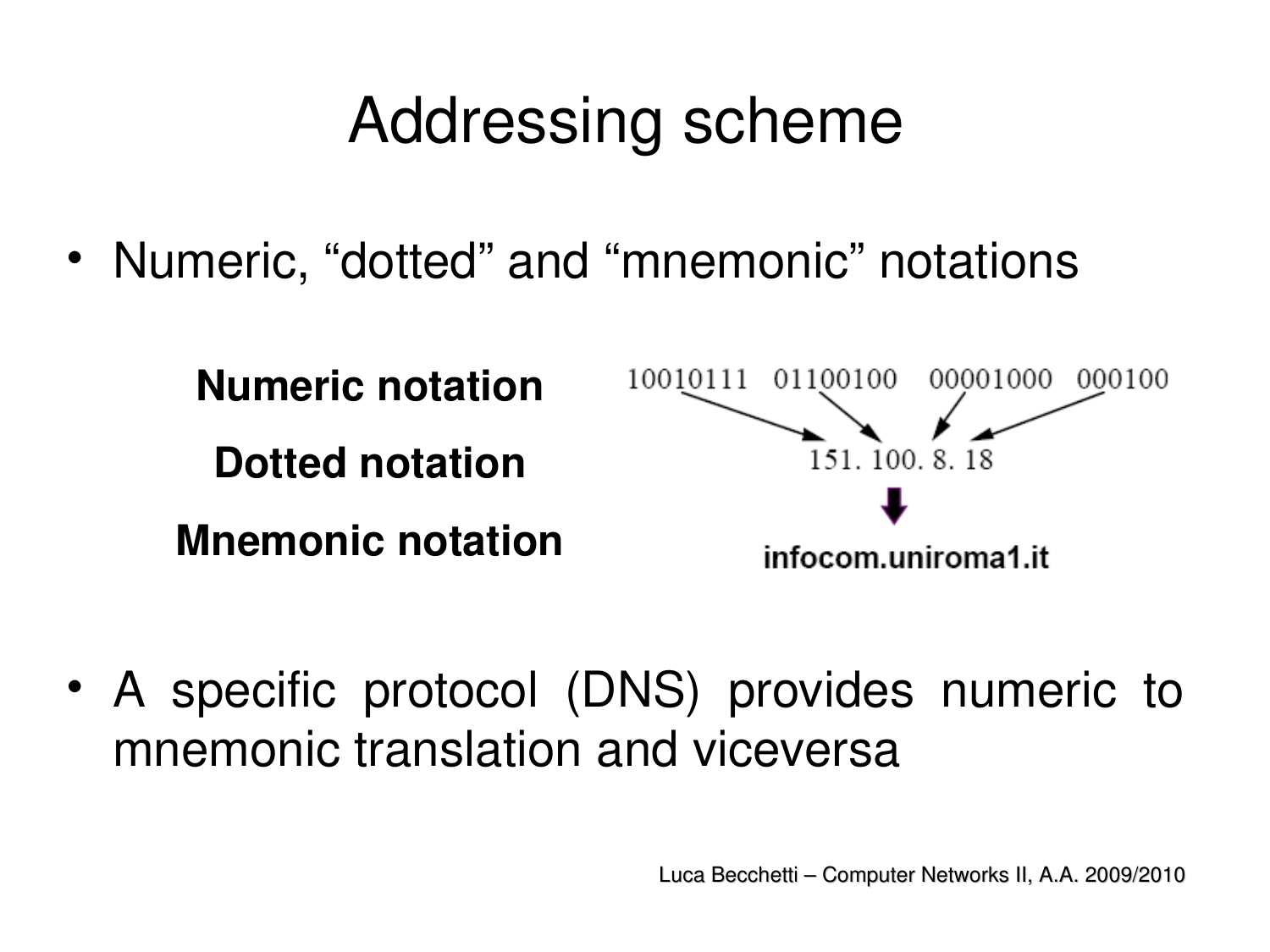# Addressing scheme /cont.

- If host moves to a different network its IP address must generally be changed
	- Mobility: Mobile IP protocol
- **Conventions**

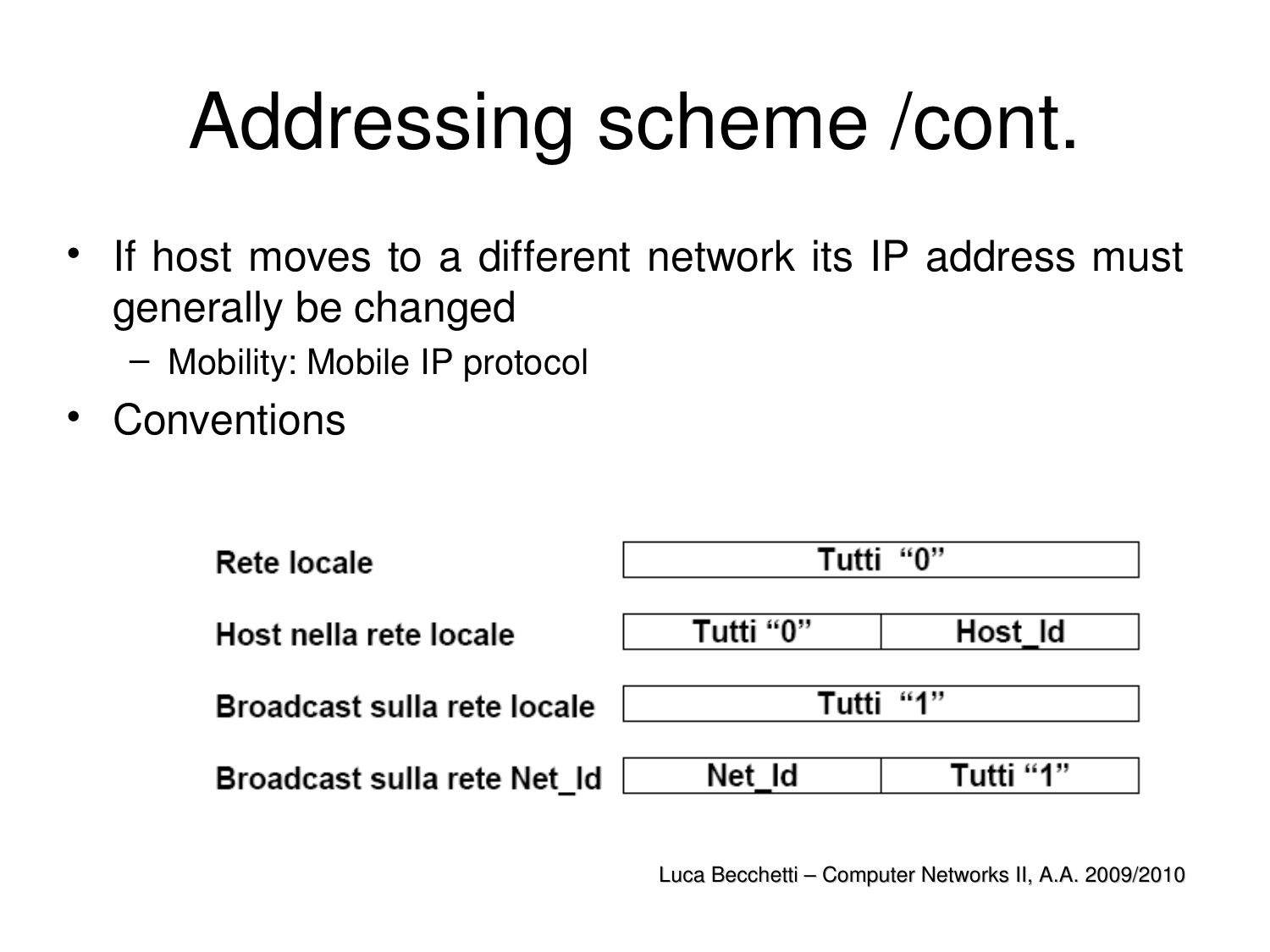## Broadcast - conventions

- Broadcast to local networks – All bits set to 1 (Net  $Id + Host$  Id)
- Broadcast towards a different network
	- Valid network prefix
	- Host suffix bits all set to 1
	- Non standard: Host suffix bits all set to 0
- Broadcast IP: Hw broadcast on destination network (if possible)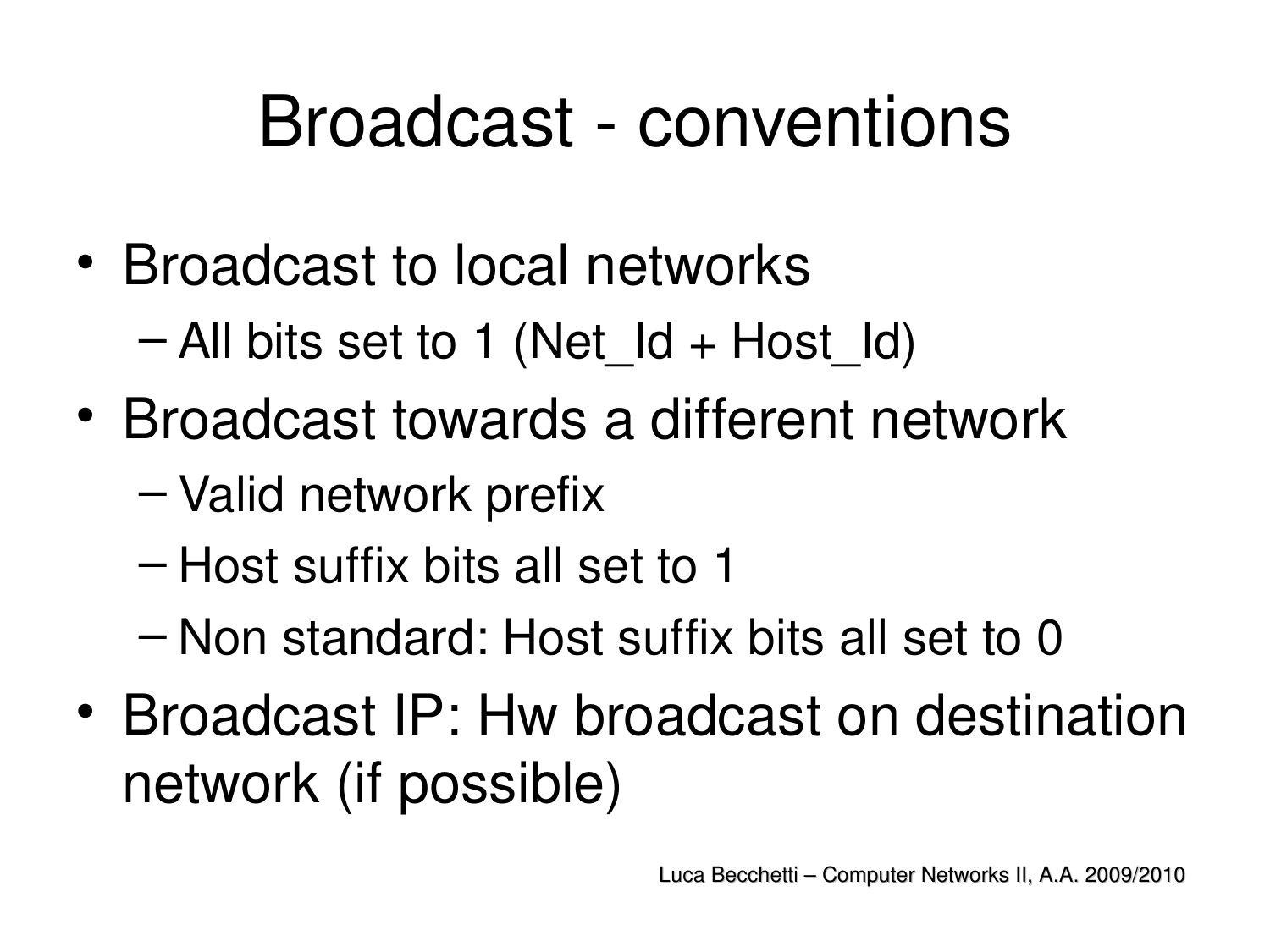# Classful addressing - pros

- Boundary between network and host adrresses immediately identified
	- $E.g.:$  highest 3 bits are 110 --> class C address



• No further info needed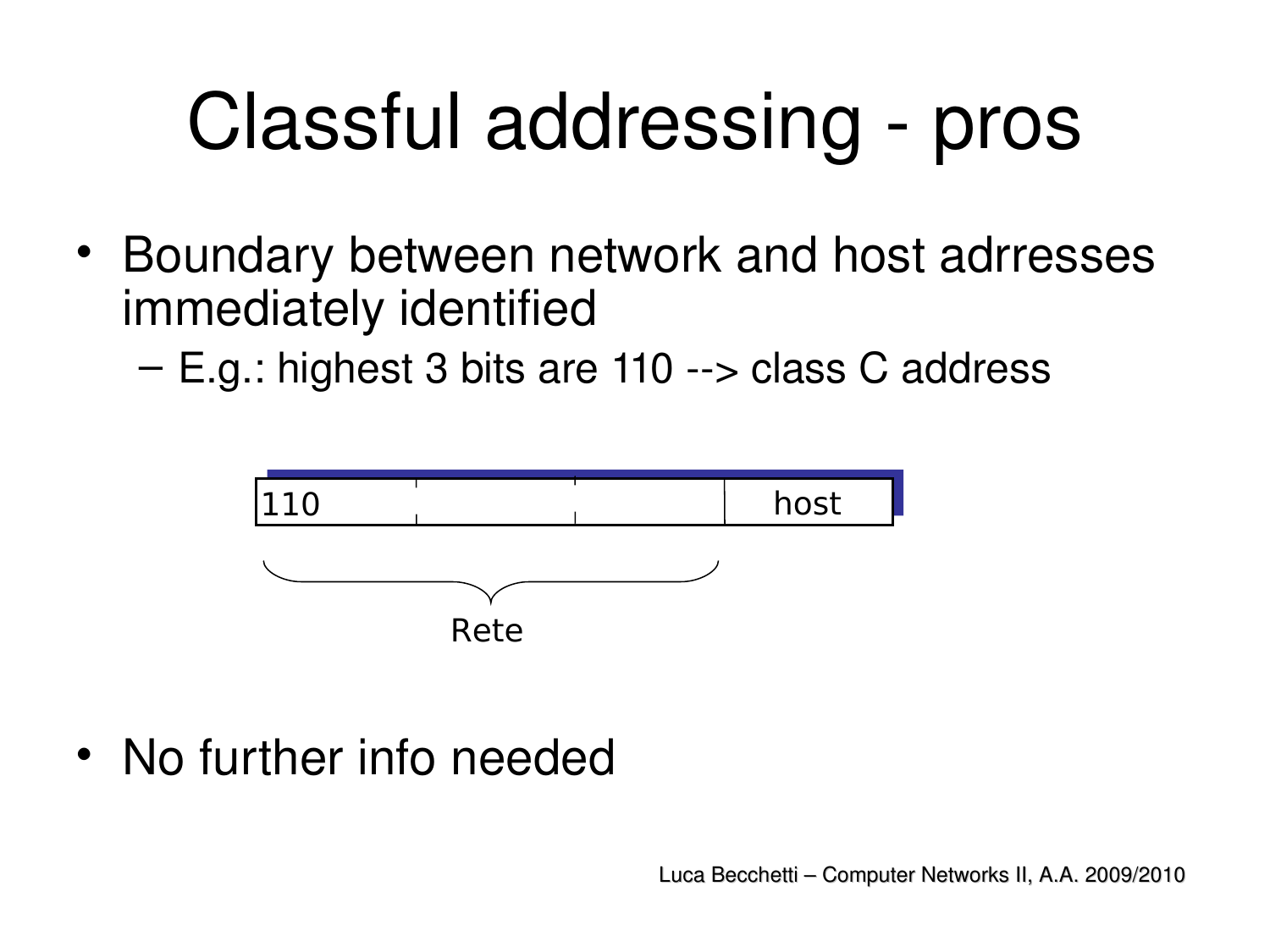# Classful addressing - cons

- Problem: potential address waste
- Example:
	- 2000 hosts network
	- Class B address block required
	- $-$  -> roughly 63000 unused addresses
- Solution (RFC 1519): Classless InterDomain Routing
	- –Further in this lecture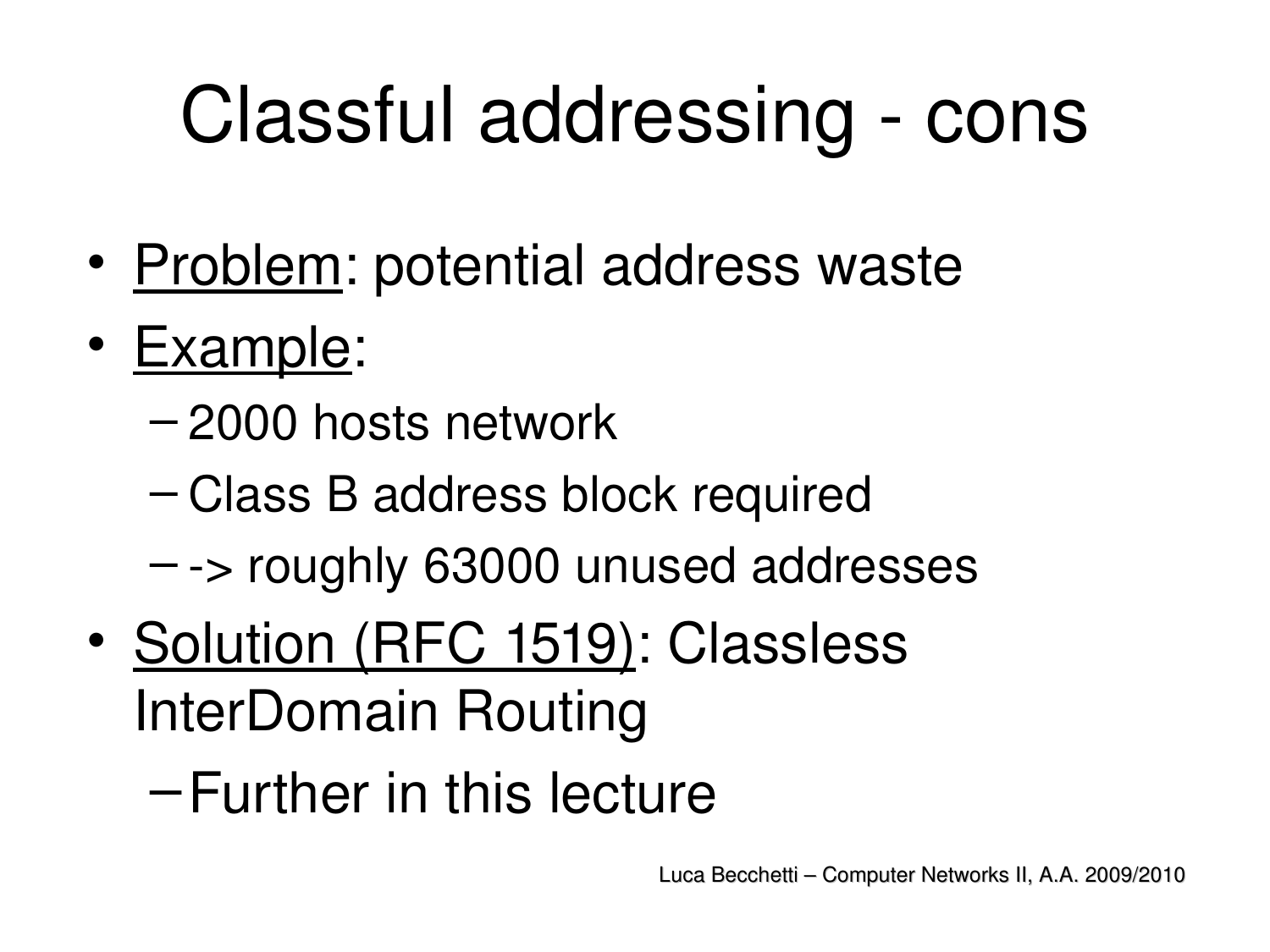# IP address assignment

- All interfaces on the same network share same network prefix
	- Prefixes assigned by central authority
	- Required from ISP or other instution
- Every host on the same network has distinct suffix
	- Locally assigned
	- Local network administrator responsible for uniqueness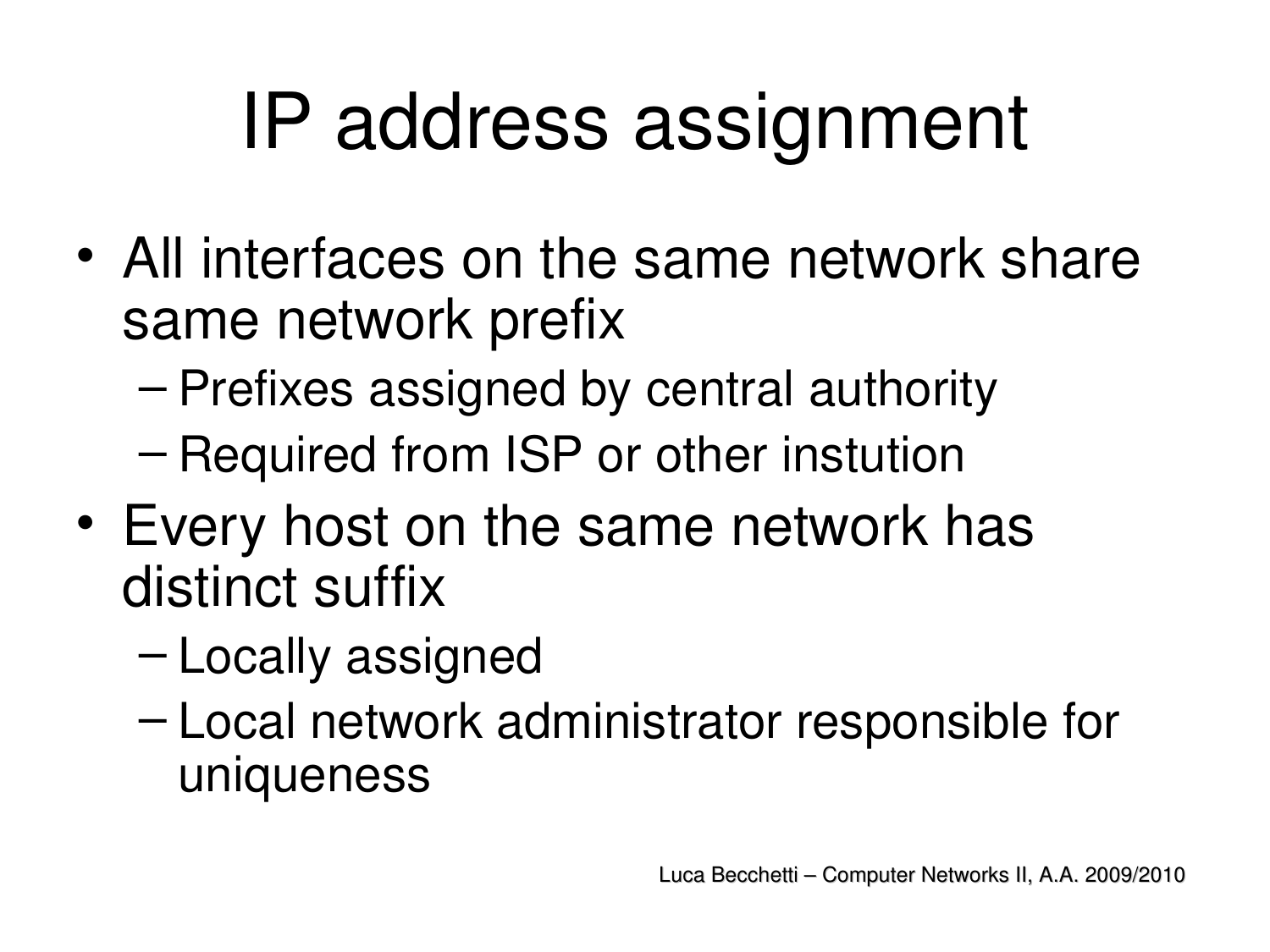## Some open issues

- Multicast
	- $-$  (1 to many) transmissions
		- Obvious trivial and costly solution (which?)
	- Many proposals but no unique standard
- Multi-homed hosts
	- E.g.: mobile users
	- Discussed further in this course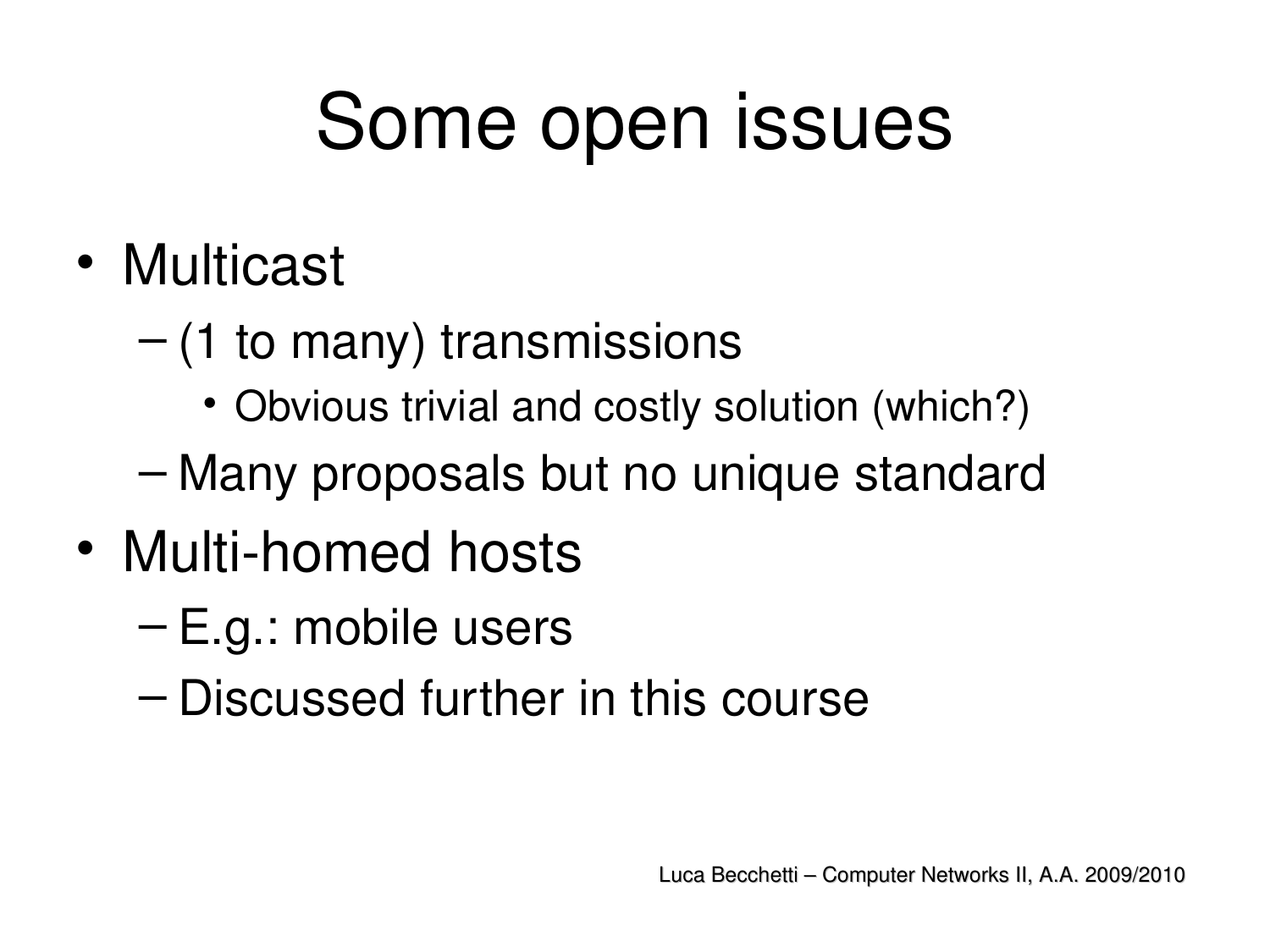# Datagram forwarding

- **Goal:** choose correct exit port at router based on i) IP destination address and ii) local Routing Table
- Routing is different: used to *build* Routing Tables
- Basic structure of RT line:
	- (DestinationNetwork, Cost, NextHop)
	- NextHop is address of next interface on (ideally shortest) path towards destination network
- Default NextHop (Gateway) always present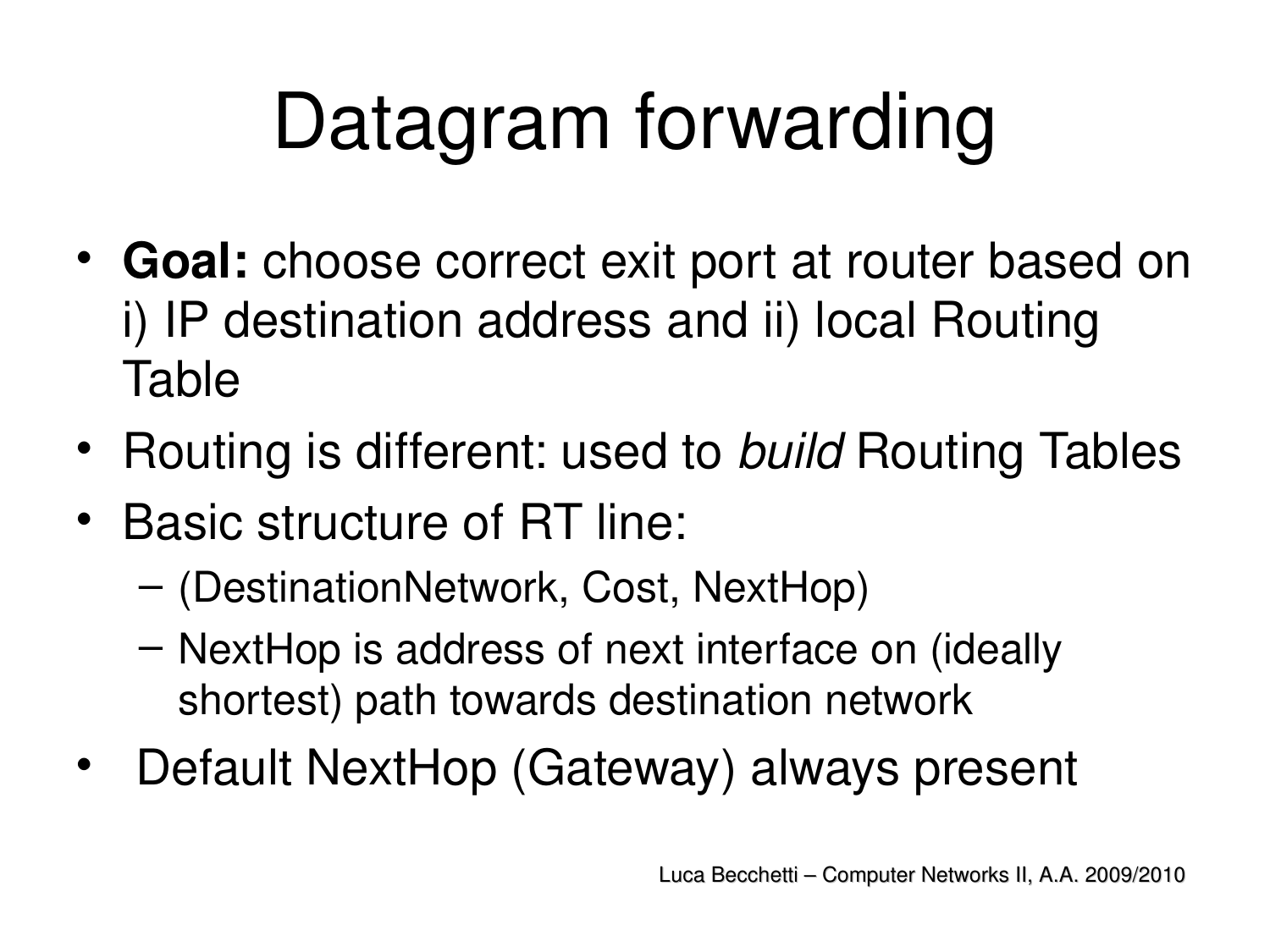## Datagram forwarding/cont.



 $Cost = hop$  number (in this case)

Luca Becchetti – Computer Networks II, A.A. 2009/2010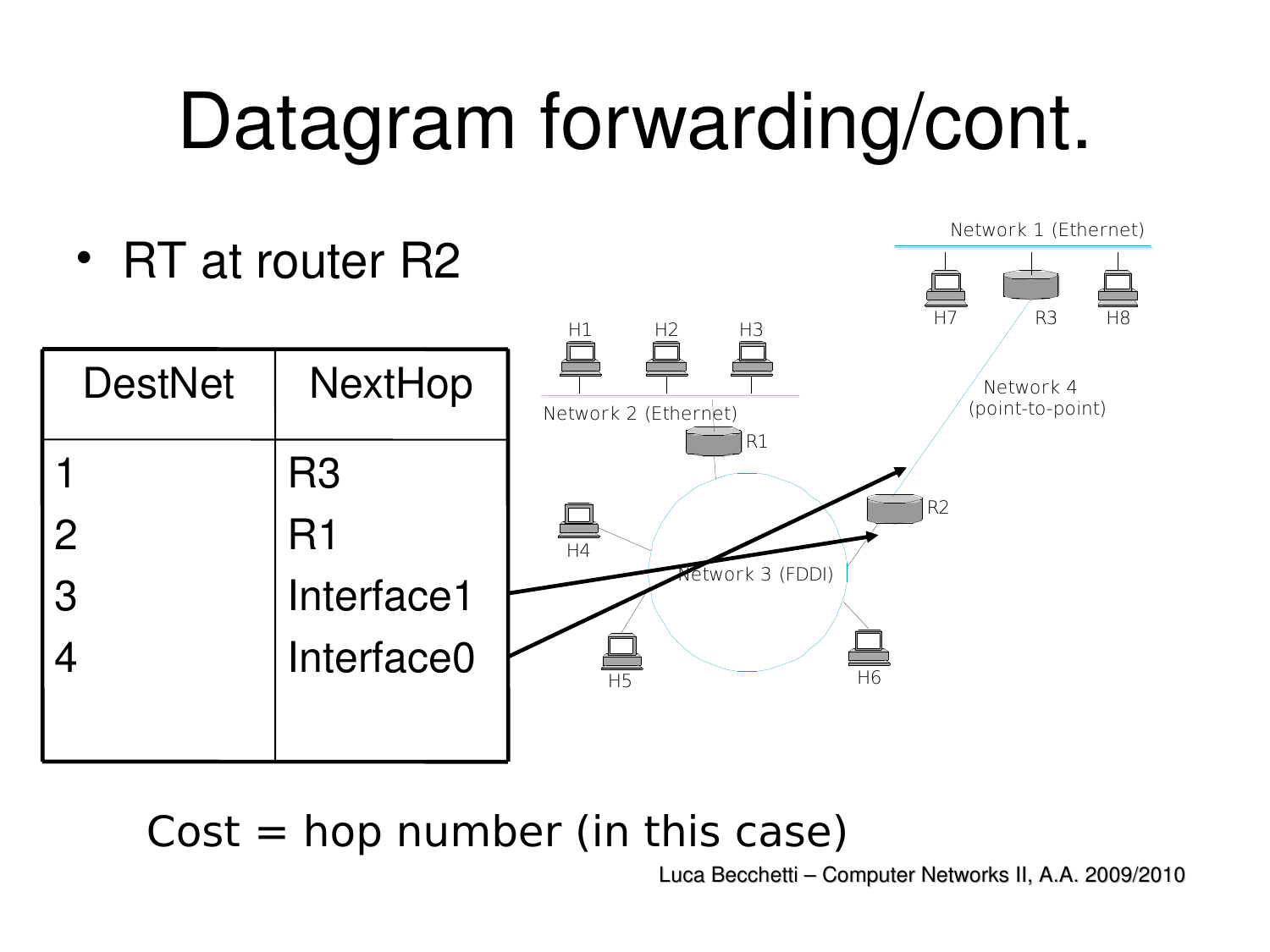## Forwarding algorithm

if (DestNet == ThisNetNum on some interface)  $/*$  let it be  $x * /$ 

<forward packet on interface x>

else if

(DestNet is in RT)

<forward packet to NextHop>

else

<send packet to default router>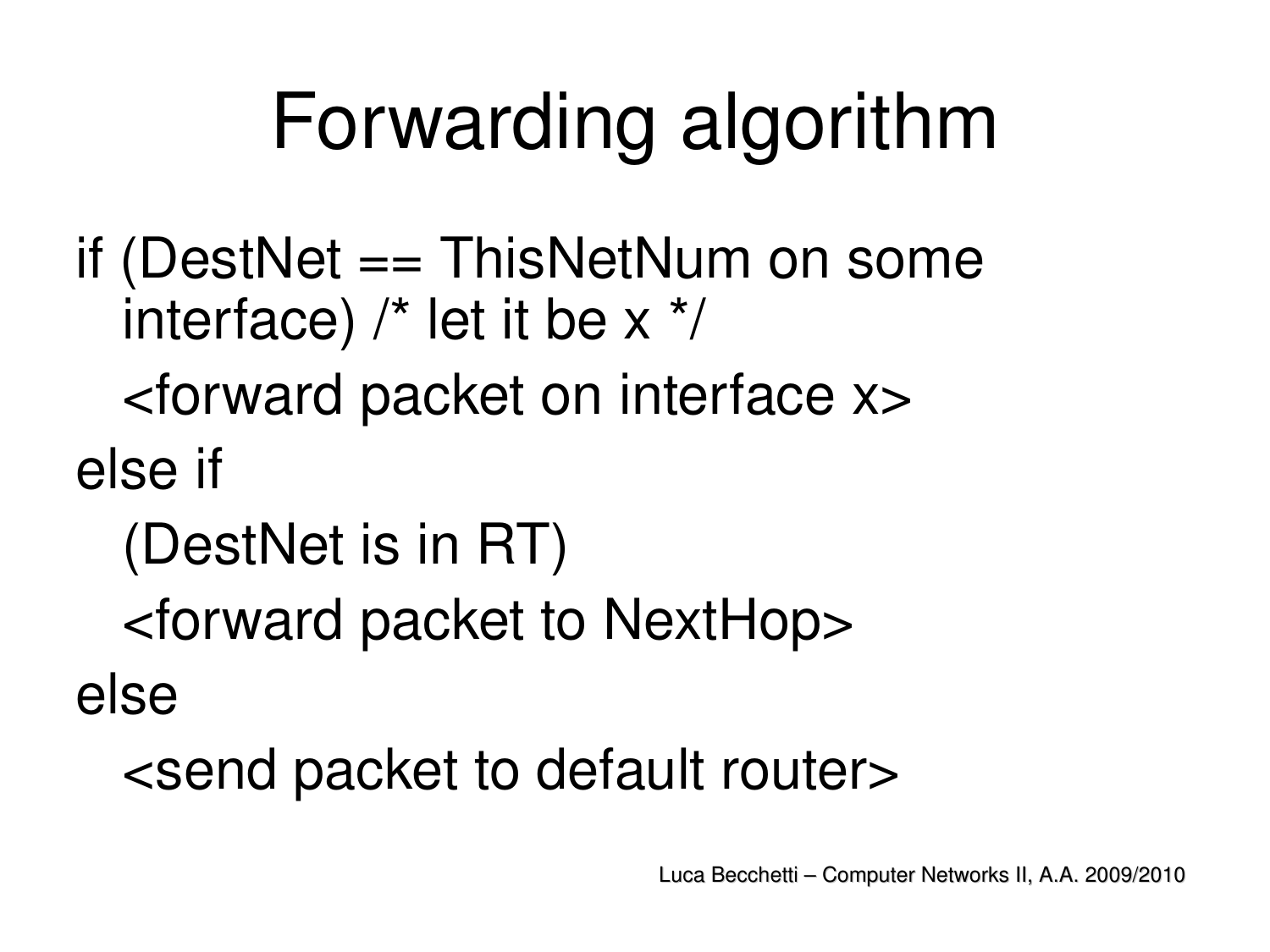## **Extensions**

- Main shortcoming: great address waste – Especially for class B blocks
- Solutions
	- Transparent routers and proxy ARP (obsolete)
	- Subnet addressing
	- CIDR Classless Inter-Domain Routing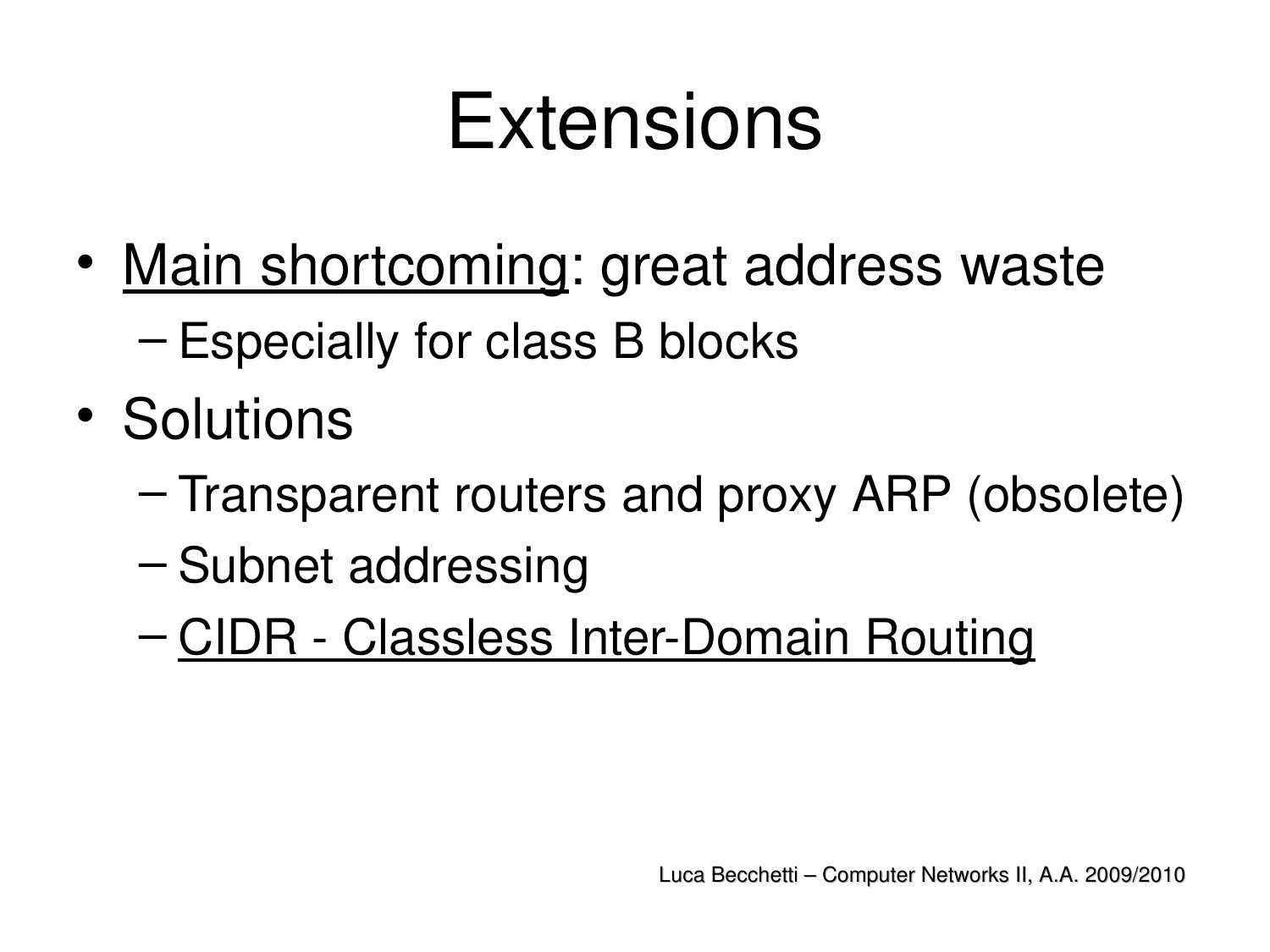## Router trasparenti

- H1, H2 E H3 "credono" di essere connessi direttamente alla WAN
- La rete locale non ha un proprio prefisso IP



- R demultipla i datagrammi da e per la rete locale
- R suddivide gli indirizzi IP in porzioni che interpreta separatamente

Luca Becchetti – Computer Networks II, A.A. 2009/2010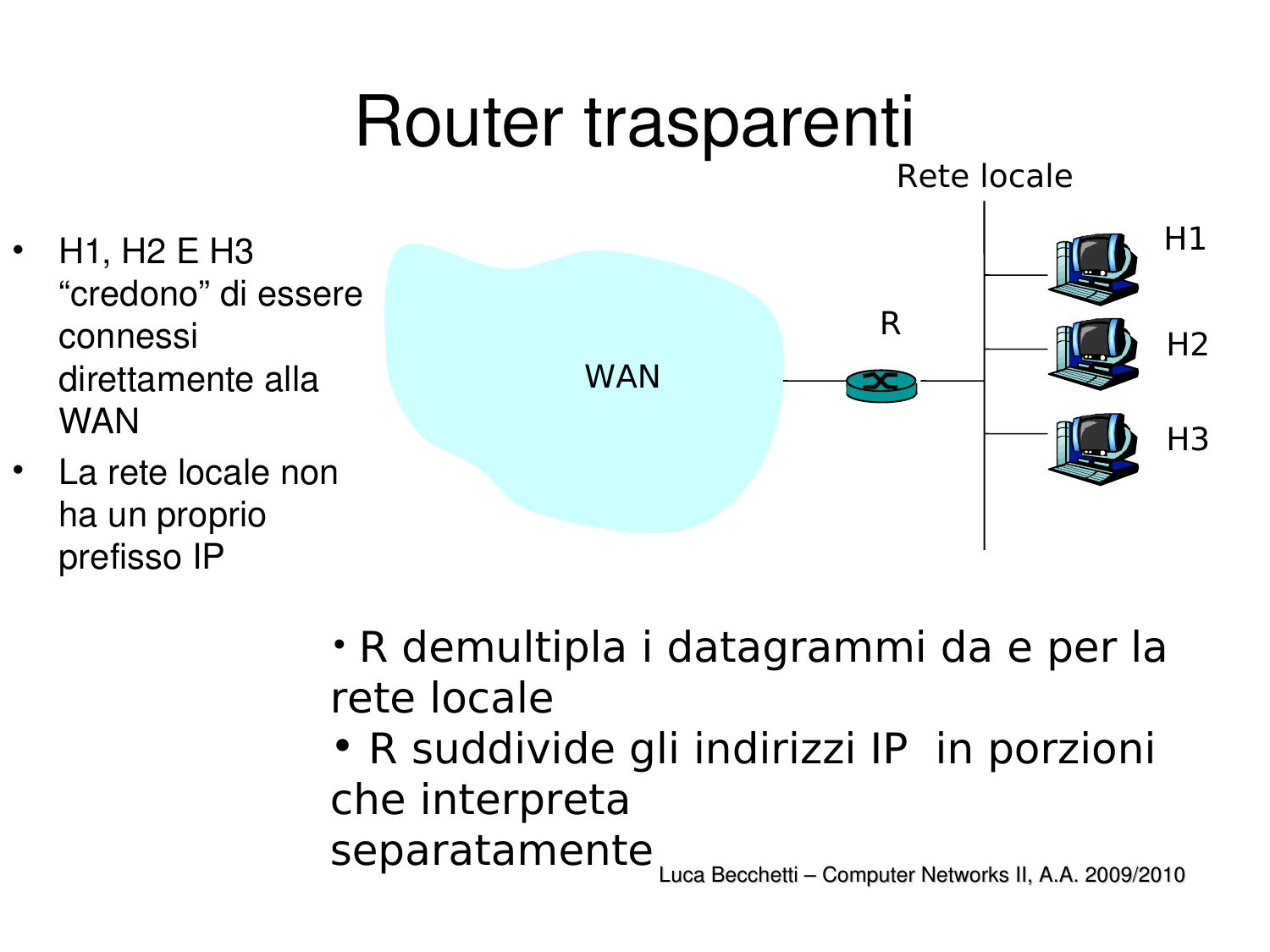

- Indirizzo di rete in forma 10.h.x.p
- $h$ -->host,  $p$ --> PSN, x non interpretato
- Nota: 10.2.5.37 e 10.2.10.37 --> stesso host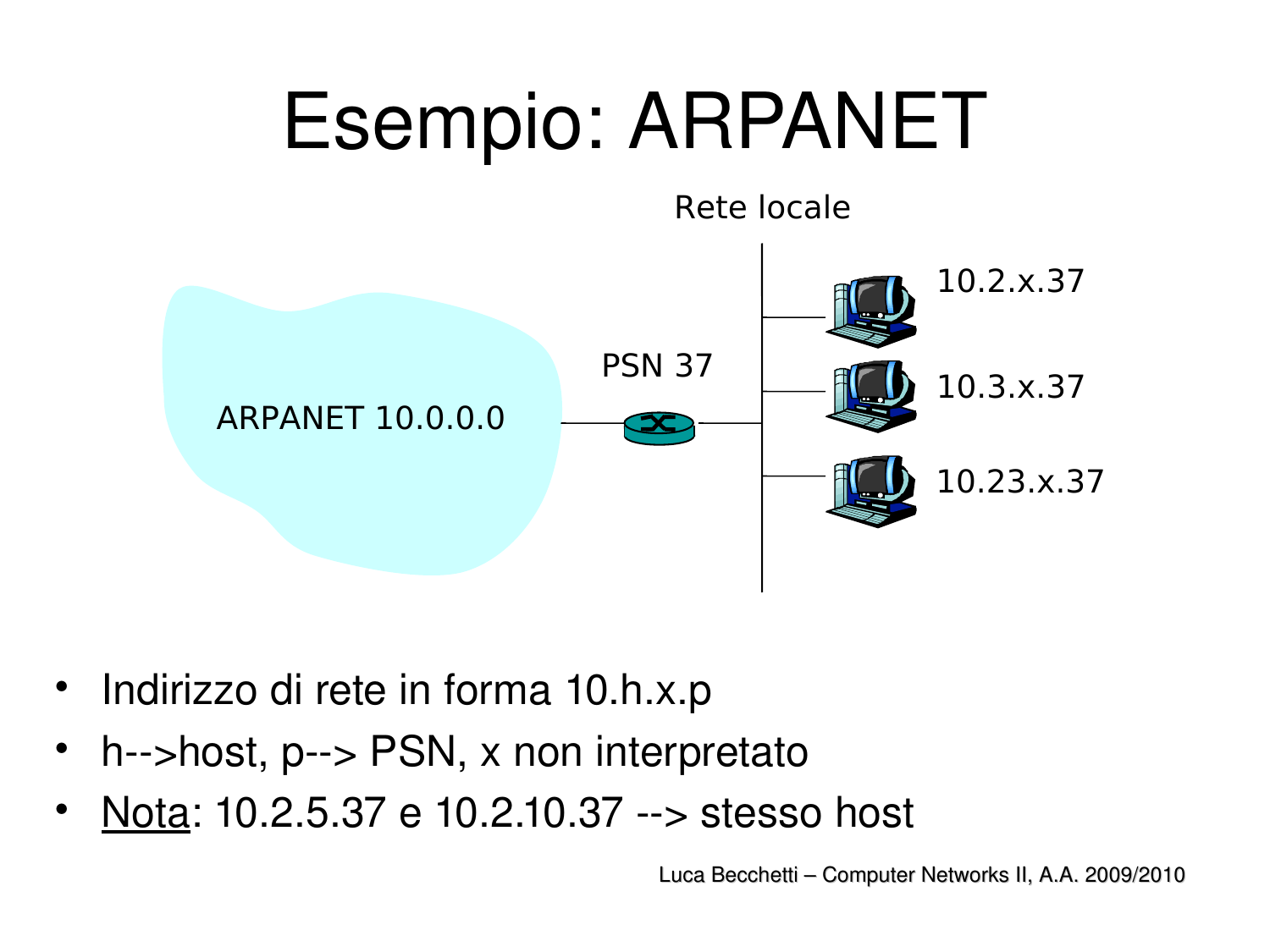# Vantaggi/svantaggi

- Vantaggi
	- Necessari meno indirizzi di rete
	- Possibile bilanciamento del carico
- Svantaggi
	- Non funziona con reti di classe C
	- I router trasparenti possono non offrire tutti i servizi standard (ICMP, SNMP….)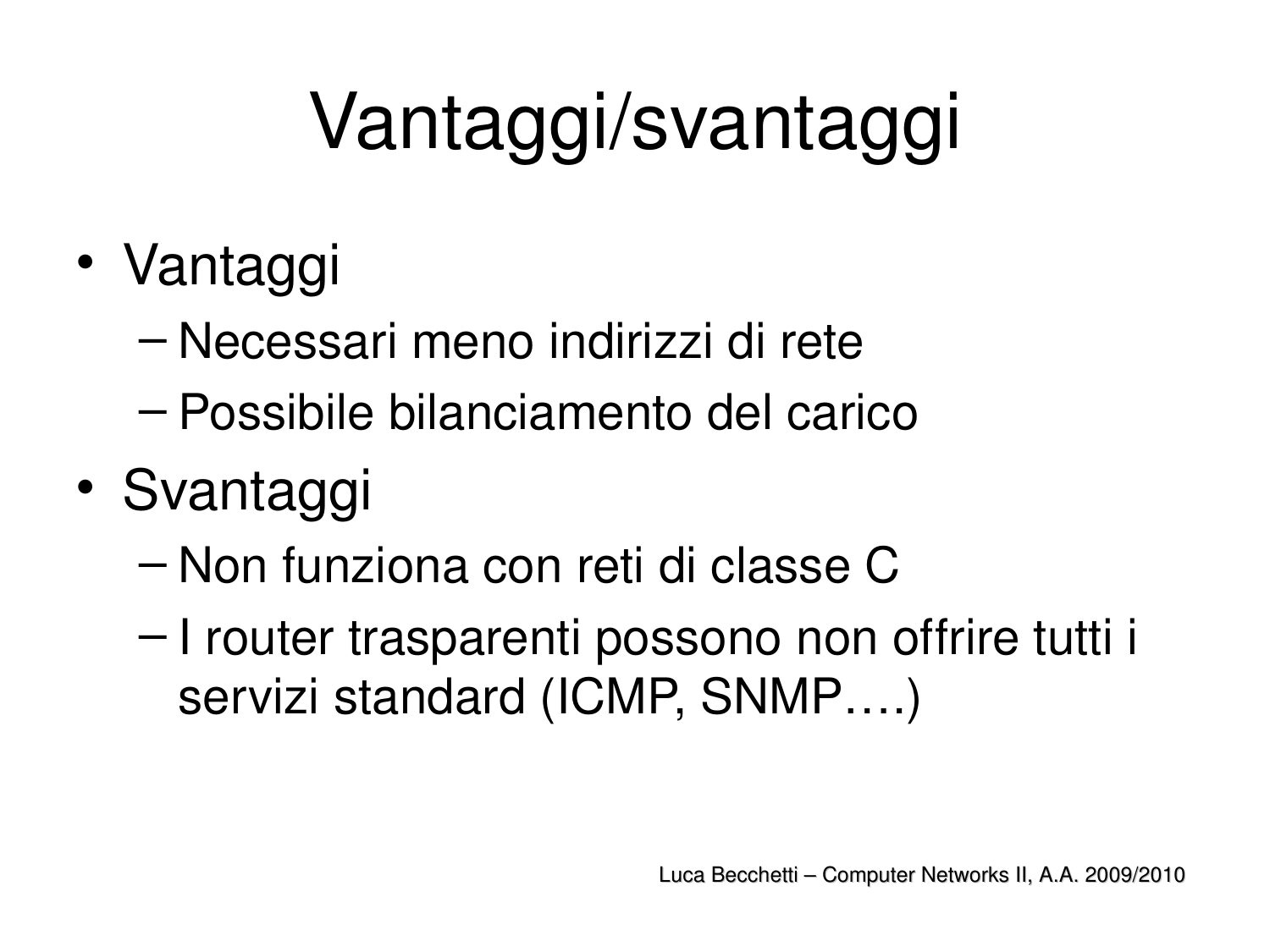# Indirizzi LAN e IP (cont.)

- Gli indirizzi MAC sono amministrati dalla IEEE (Institute of Electrical and Electronics Engineers)
- Ogni costruttore acquista una porzione dello spazio di indirizzamento (per assicurare unicità)
- Analogia:

(a) indirizzo  $MAC \rightarrow code$  fiscale (b) indirizzo IP -> indirizzo postale

- Indirizzamento MAC piatto => portabilità
- Indirizzo IP gerarchico non portabile
- Indirizzo Broadcast LAN: 1111………….1111
- D.: perché non si usano soltanto gli indirizzi IP?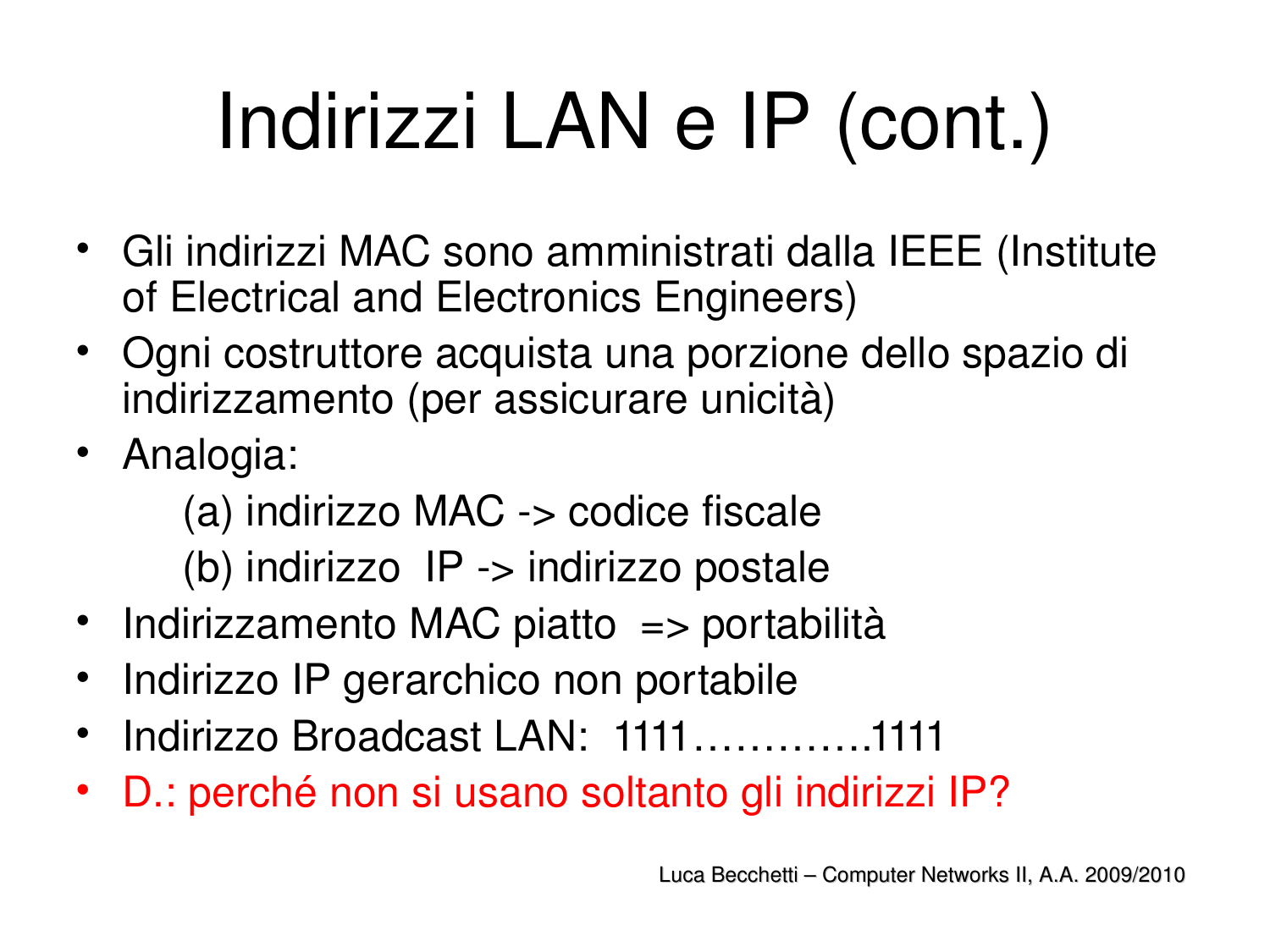## Subnet addressing

- Departs from 2-level hierarchy of first Internet
	- In 1984 third hierarchical level added: Subnet
	- Standard technique
	- Often used in class B networks
	- Idea
		- Router (R) responsible for to/from exterior
		- R knows internal network organization into subnets
		- Rest of the world "sees" unique network, accessible through R
		- Some bits of Host Id suffix used to encode Subnet Id (subnet identifier)

| Network Id | Subnet Id | Host Id |
|------------|-----------|---------|
|------------|-----------|---------|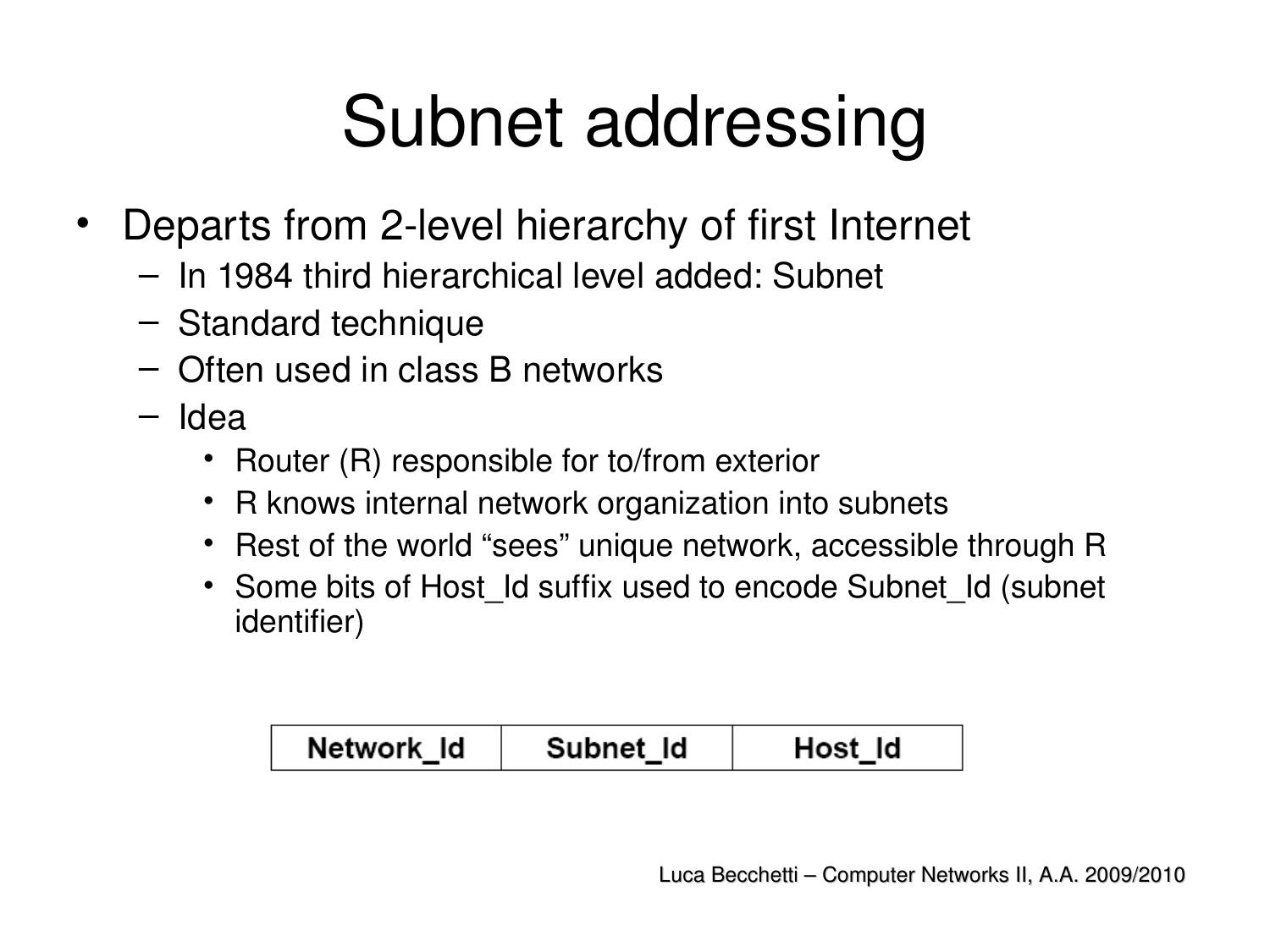

- Networks 128.10.1.0 and 128.10.2.0 *not visible outside*
- R interprets destination address of datagrams coming from the Internet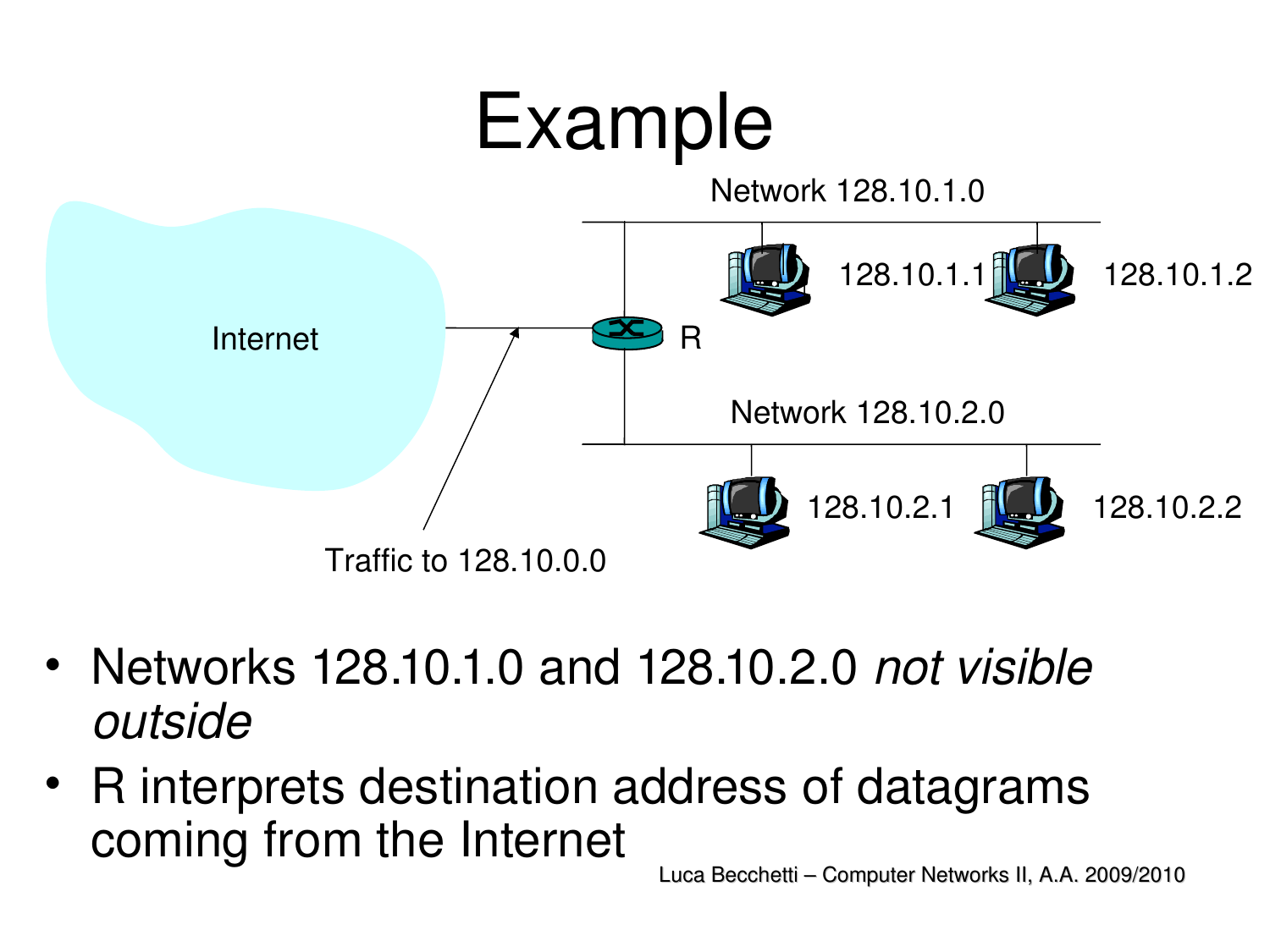## Subnetting

- Subnet.Id field identified by "Subnet Mask"
- Subnet Mask: 32 bit word in which
	- Bits set to "1" identify positions of Net\_Id and Subnet\_Id bits
	- Bits set to "0" identify positions of Host\_Id bits
- Subnet Id only meaningful at router connected to subnets (e.g., R in former slide)

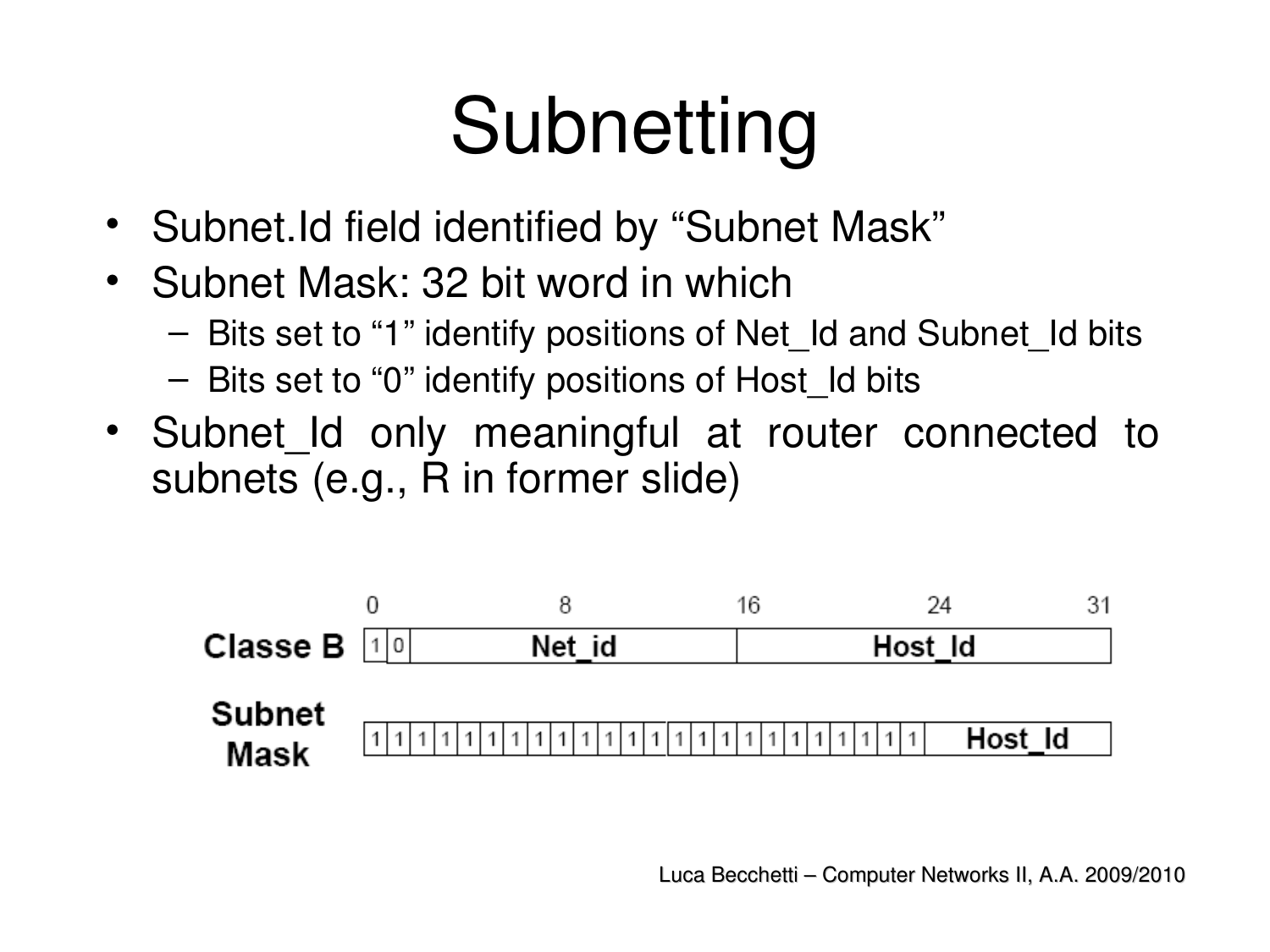# Subnetting

- Adding another level to address/routing hierarchy: *subnet*
- *Subnet masks* define variable partition of host part
- Subnets visible only within site



Subnetted address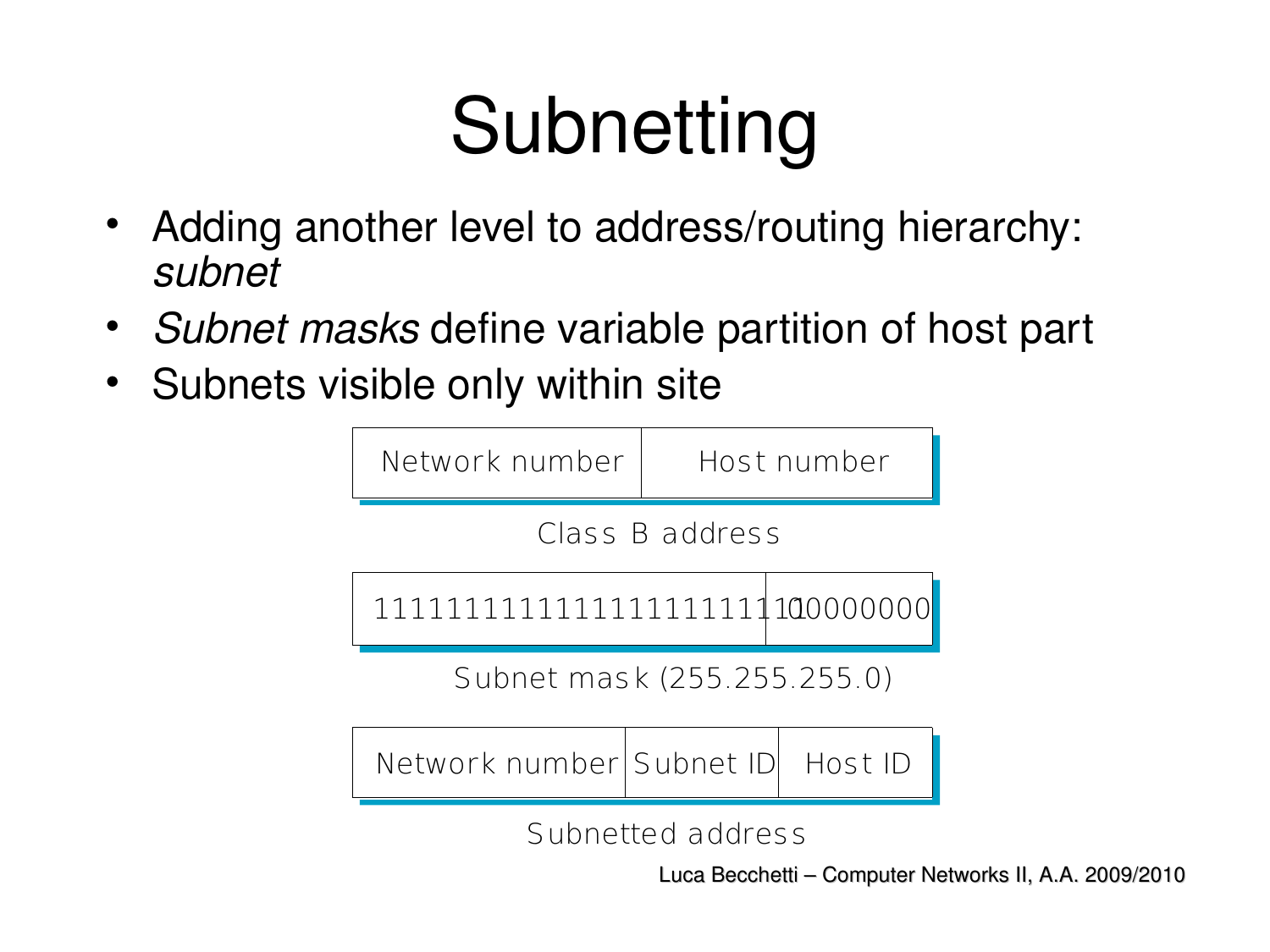### Static subnetting

- All subnets share same subnet mask
- example:



- numero massimo di sottoreti possibili = 2<sup>18</sup> 2 = 226.143 ٠
- numero massimo di host per sottorete =  $2<sup>6</sup>$  2 = 62 ٠

Luca Becchetti – Computer Networks II, A.A. 2009/2010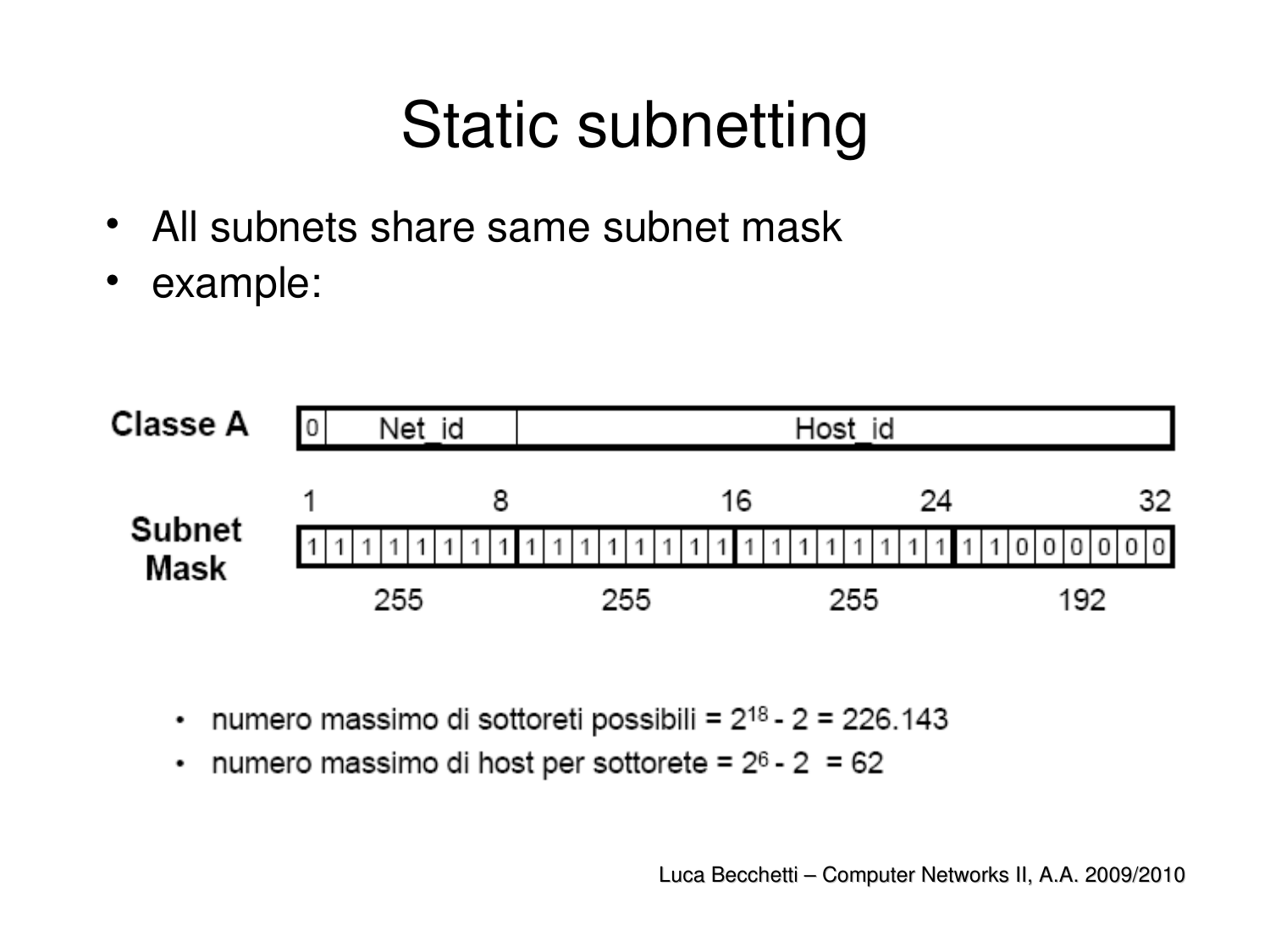#### Variable length subnetting

- Subnets are assigned different subnet masks
	- Allows definition of variable size subnets
- Example:
	- Router with class C address [165.214.32.0]
	- 5 subnets:
		- Subnet A, Subnet B, Subnet C: 50 hosts
		- Subnet D, Subnet E: 30 hosts
	- Subnetting
		- 4 subnets with 64 addresses each (Host id: 6 bits) (subnet mask 255.255.255.192)
		- 1 subnet split into 2 further subnets with 32 addresses each (Host\_id: 5 bits) (subnet mask 255.255.255.224)

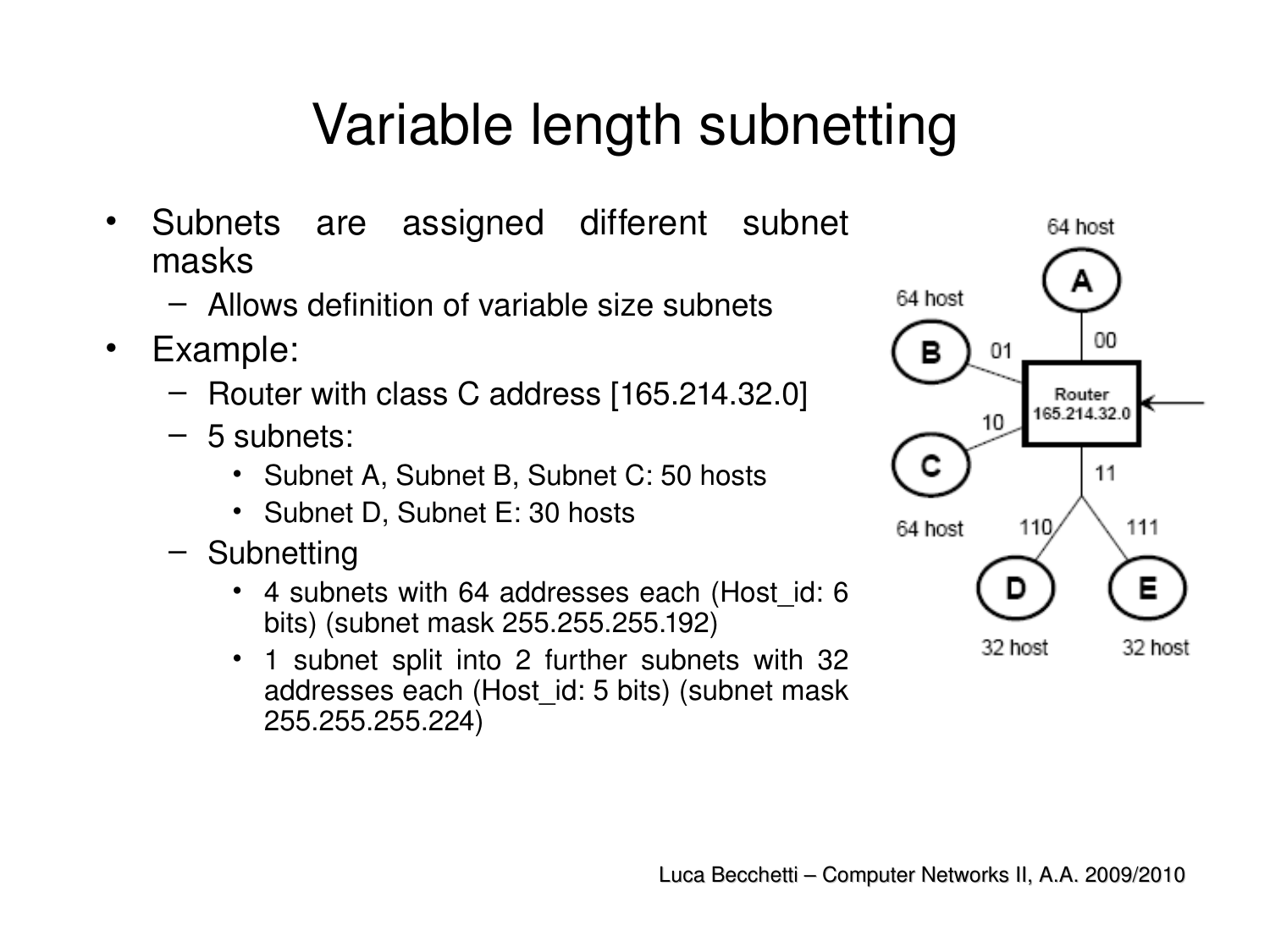

- R2 must know the number of bits identifying network 3's subnet prefix
- Rest of Internet ignores existence of R2 and R3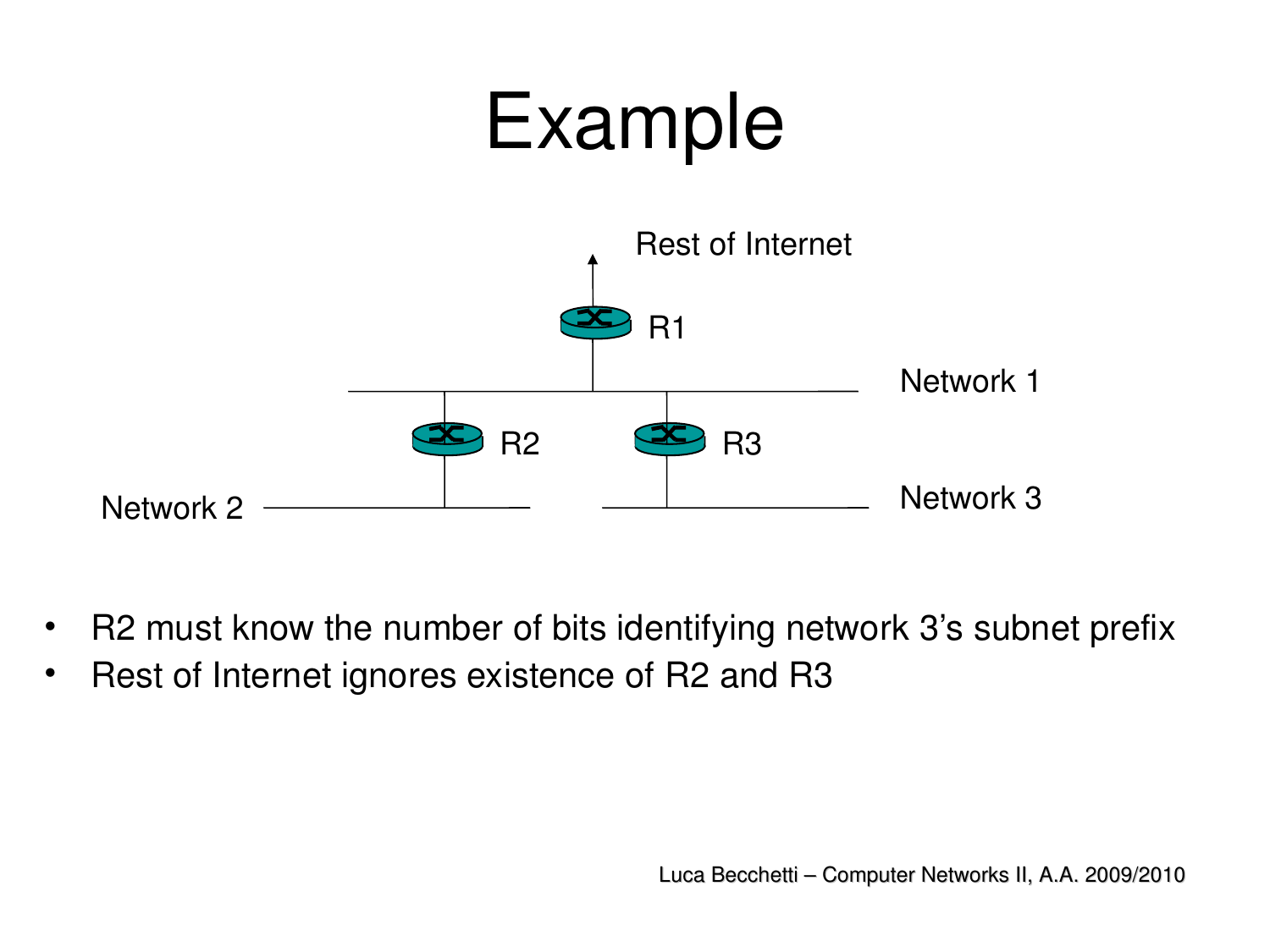# Routing tables with subnetting

- Routing tables' structure changes (costs omitted in the sequel for simplicity)
- Generic RT's line:

#### **(M, D, NH)**

- Fields
	- $-$  D  $\rightarrow$  destination network address
	- $-$  NH  $\rightarrow$  address of next hop on the path towards destination netowork
	- $-$  M  $\rightarrow$  mask: 32 bits field that identifies network prefix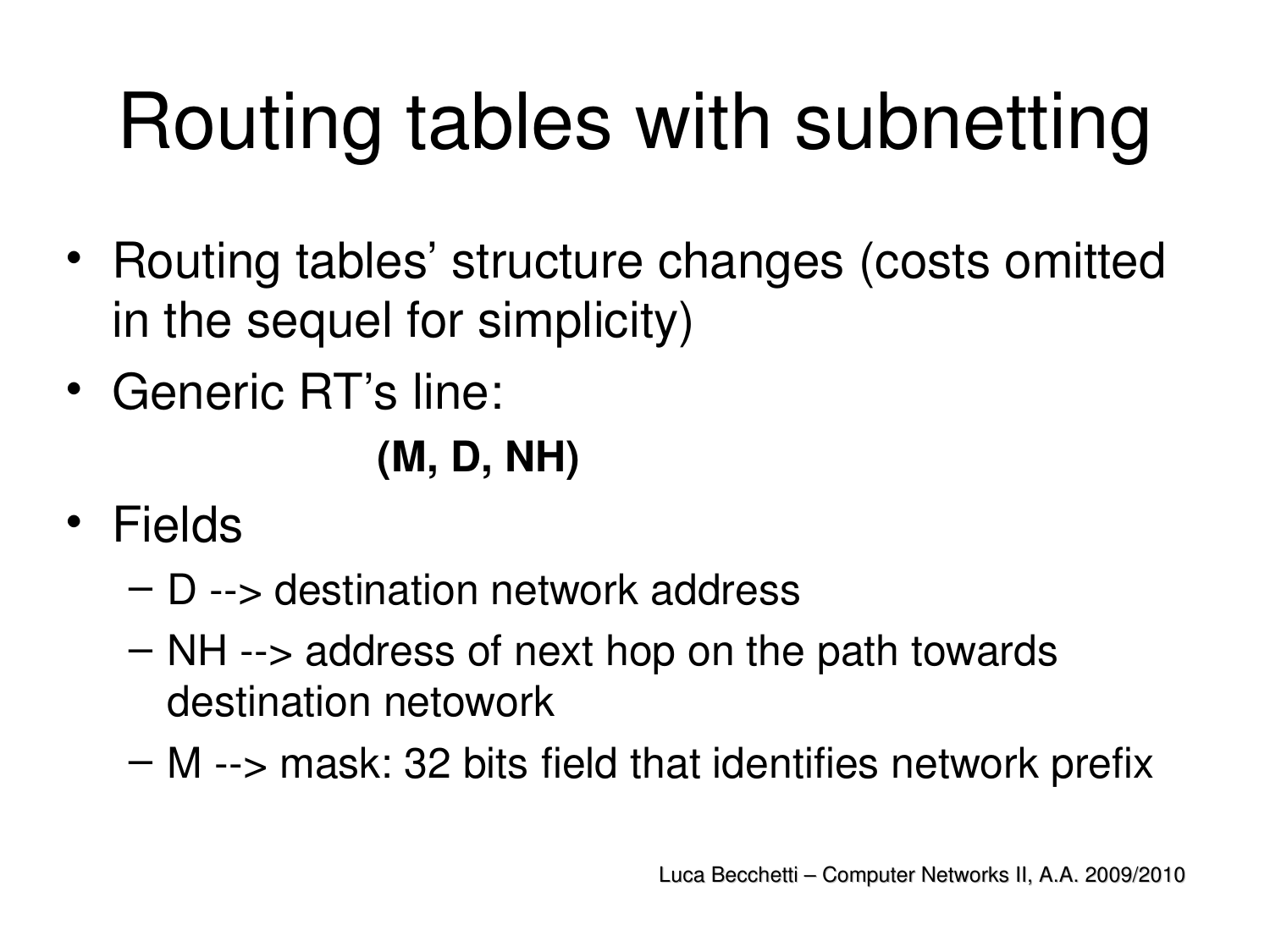

- Example: resolve address 220.190.16.3
	- Try entry I: bit to bit AND with 255.255.0.0 returns  $220.190.0.0 \neq 151.100.0.0$
	- $-$  Try entry I+1: bit to bit AND with 255.255.255.0 returns 220.190.16.0 --> next hop is 200.190.15.1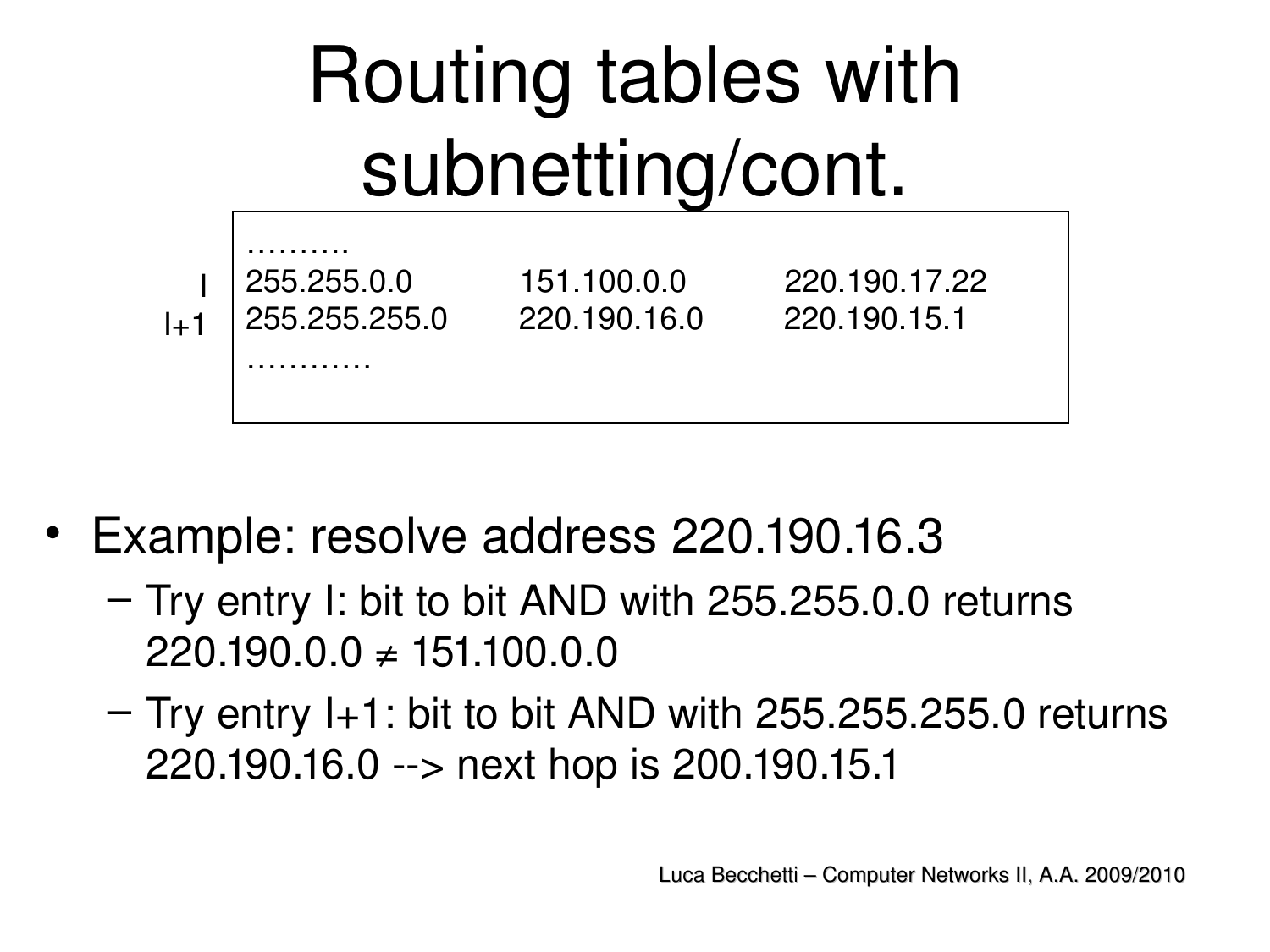## Subnet Example



Forwarding table at router R1

| Subnet Number   Subnet Mask |                              | Next Hop   |
|-----------------------------|------------------------------|------------|
| 128.96.34.0                 | 255.255.255.128  interface 0 |            |
| 128.96.34.128               | 255.255.255.128 interface 1  |            |
| 128.96.33.0                 | 255.255.255.0                | <b>IR2</b> |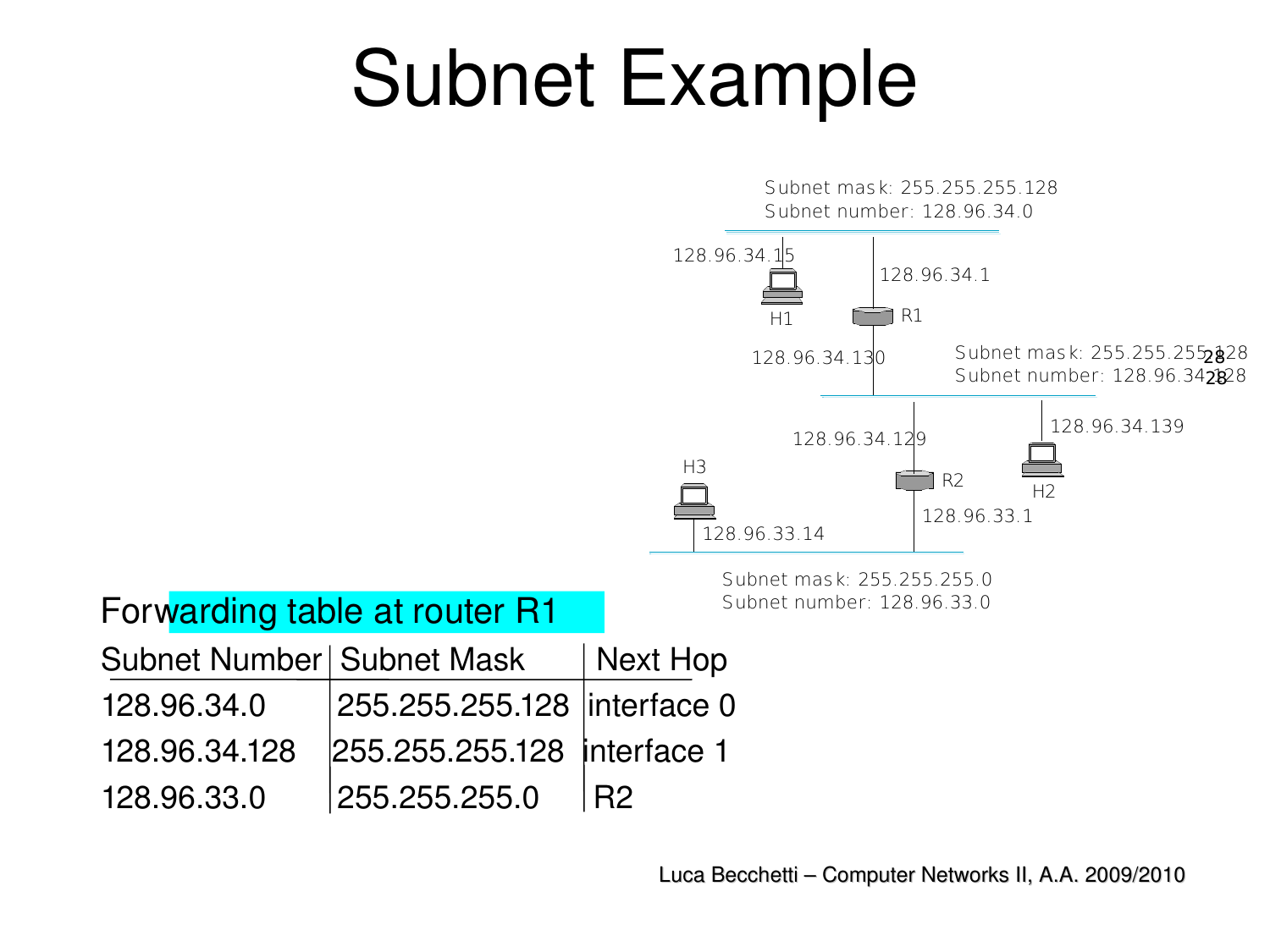# Forwarding Algorithm

```
D = destination IP address
for each entry (SubnetMask, SubnetNum, NextHop)
    D1 = SubnetMask & D
    if D1 = SubnetNum
       if NextHop is an interface
          deliver datagram directly to D
       else
          deliver datagram to NextHop
```
- Use a default router if nothing matches
- Not necessary for all 1s in subnet mask to be contiguous
- Can put multiple subnets on one physical network
- Subnets not visible from the rest of the Internet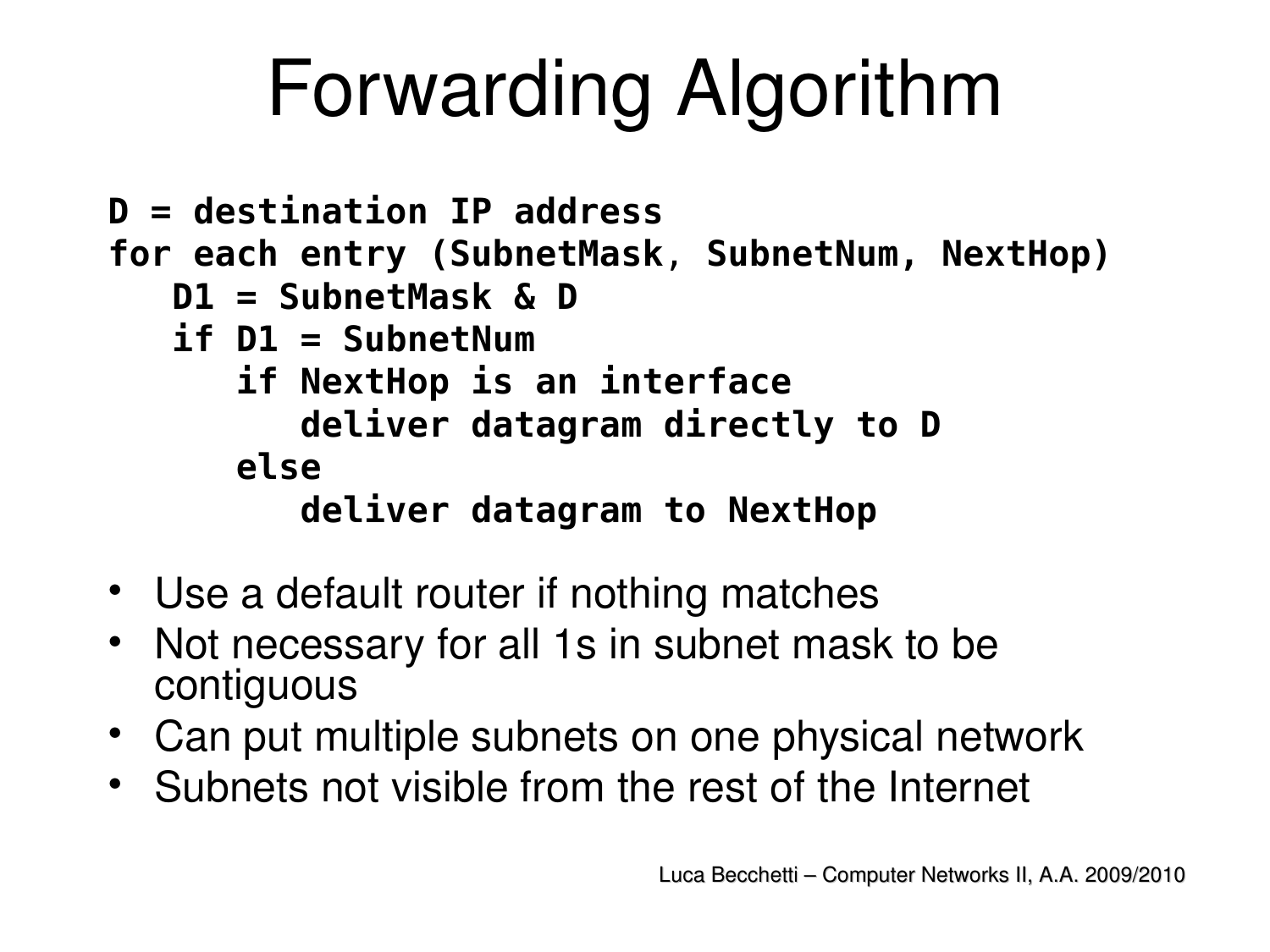## Maschere di sottorete

- Sono consentite maschere arbitrarie
- Soluzione solitamente scelta (non e' una scelta obbligata):
	- Numero costante di bit della parte locale per individuare la sottorete
	- Allocazione contigua
	- Esempio: data la rete 151.100.0.0 di classe B, gli 8 bit piu' significativi della parte locale per la sottorete e gli 8 bit meno significativi per l'host
	- In questo caso la maschera di sottorete sarebbe 255.255.255.0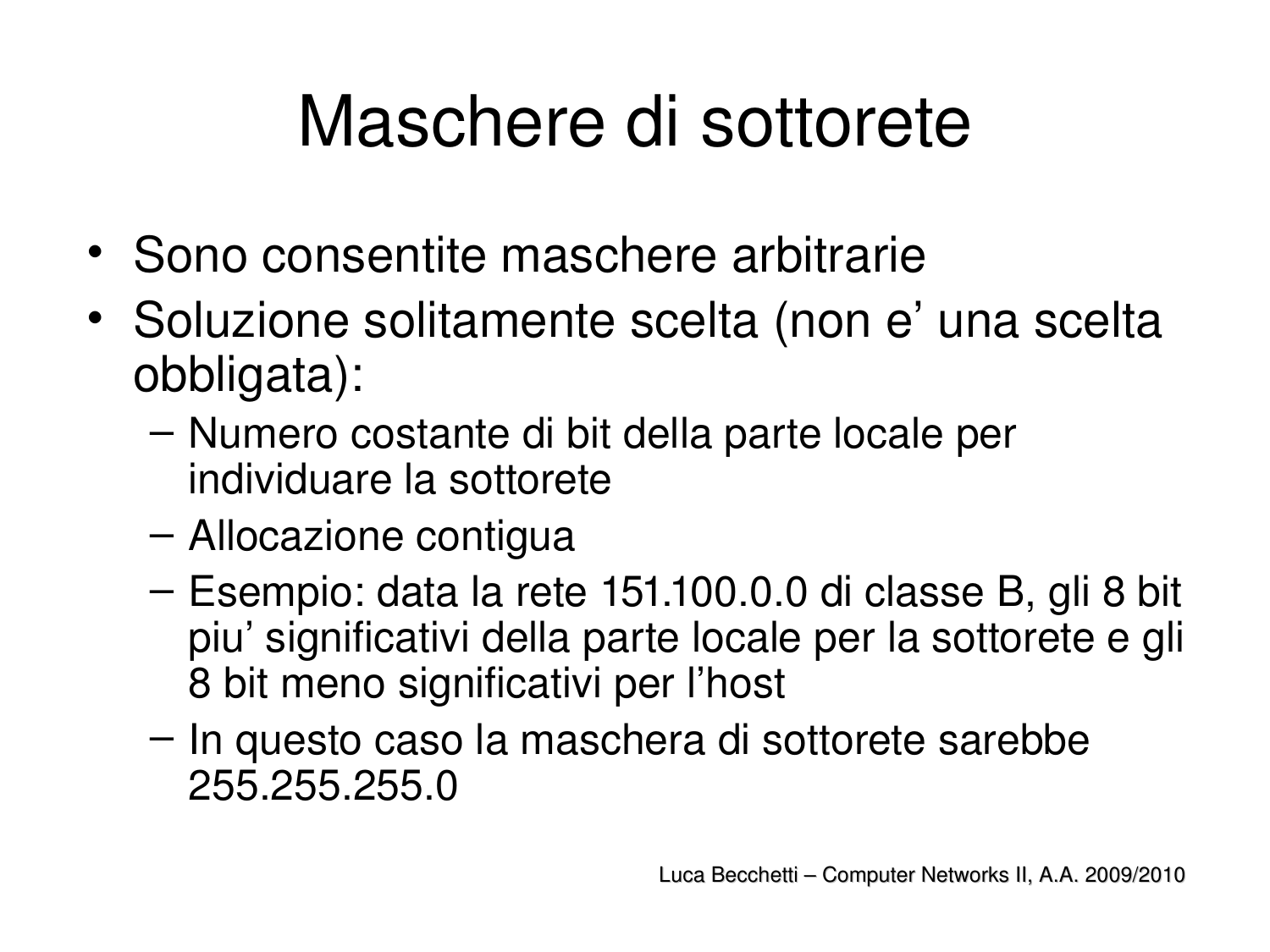- Situation in 1996
	- 100 % of class A addresses assigned
	- 61.95 % of class B addresses assigned (approaching exhaustion)
	- 36.44 % of class C addresses assigned
- CIDR conceived to
	- Slow down IP address space exhaustion (number of hosts doubling every year)
	- Reduce size of routing tables
	- Speed up routing
- CIDR obsoletes classful addressing but is compatible with it
- RTs' structure different with respect to classful addressing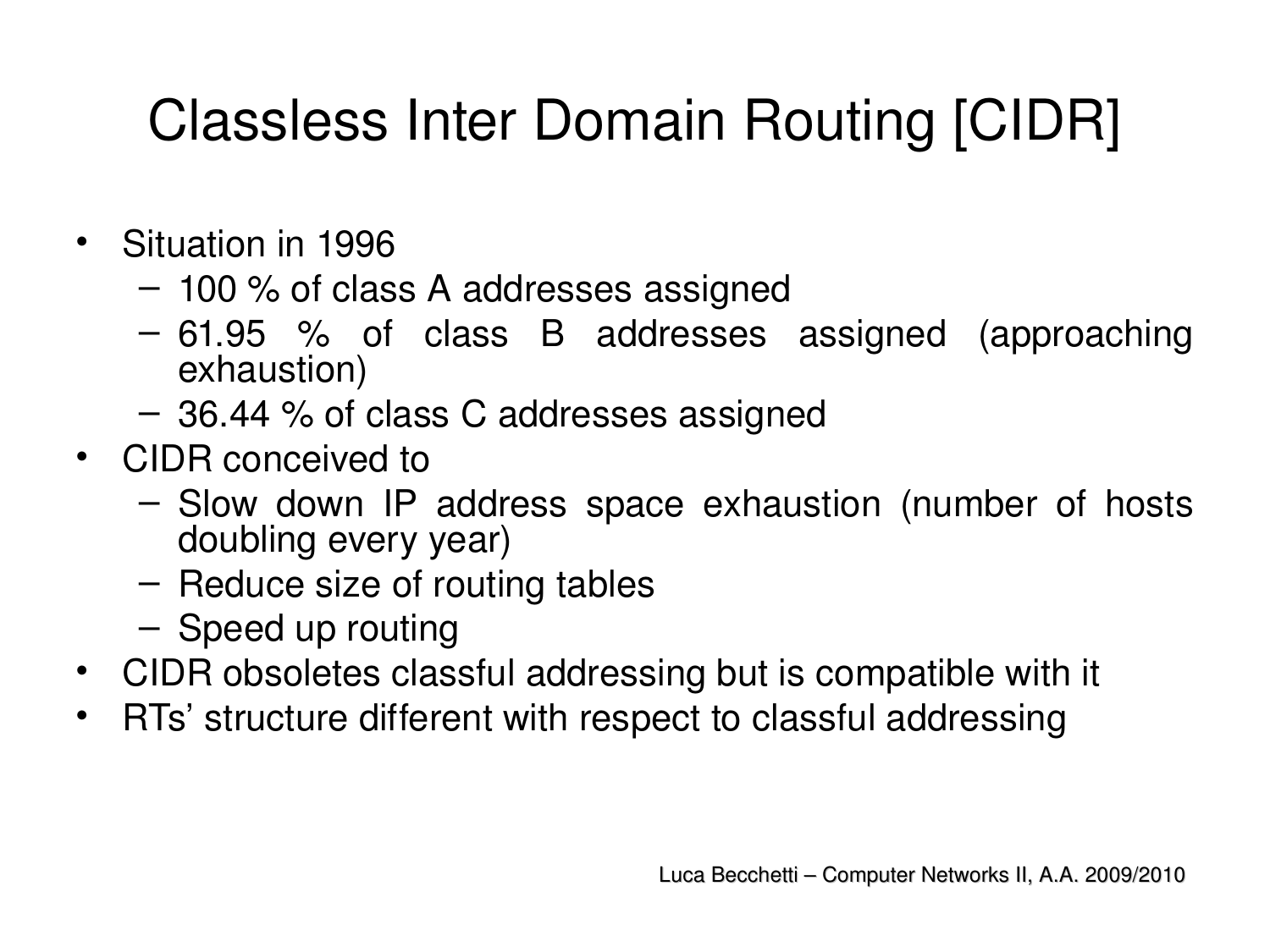#### CIDR based on Supernetting

- Upper half of A class (64 to 127) reserved for future use
- Class B address block assigned only if
	- Network contains at least 32 subnets
	- Networks has at least 4096 hosts overall
- Lower half of class C address space (192.0.0 to 207.255.255) partitioned into 8 blocks, each assigned to an authority responsible for a specific geographic area
	- Upper half of class C address space (208.0.0 to 223.255.255) not assigned
- $-$  If a network does not satisfy requirements for assignment of a class B block > A sufficient number of *contiguous*  class C blocks assigned
	- Network has unique prefix (defined by most significant bits)
	- Network identified only by prefix in routing tables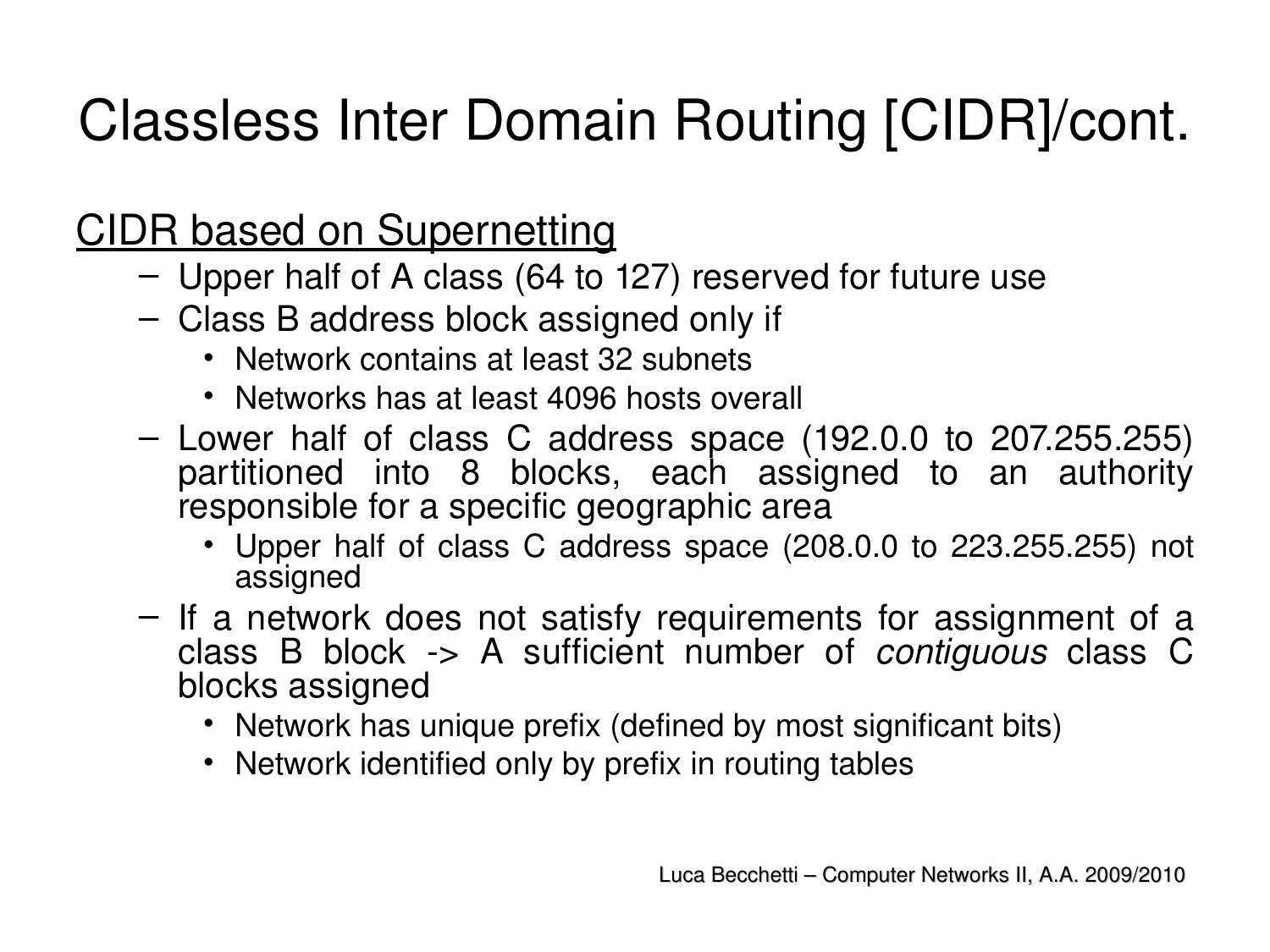• Geographic allocation of class C address blocks

| Multiregional                | 192.0.0 | 193.255.255 |
|------------------------------|---------|-------------|
| <b>Europe</b>                | 194.0.0 | 195.255.255 |
| <b>Others</b>                | 196.0.0 | 197.255.255 |
| <b>North America</b>         | 198.0.0 | 199.255.255 |
| <b>Central/South America</b> | 200.0.0 | 201.255.255 |
| <b>Pacific Rim</b>           | 202.0.0 | 203.255.255 |
| <b>Others</b>                | 204.0.0 | 205.255.255 |
| <b>Others</b>                | 206.0.0 | 207.255.255 |

- All networks belonging to same area have same 7 bits prefix
	- Example: Europe
		- 11000010 0 [194]
		- 11000011 1 [195]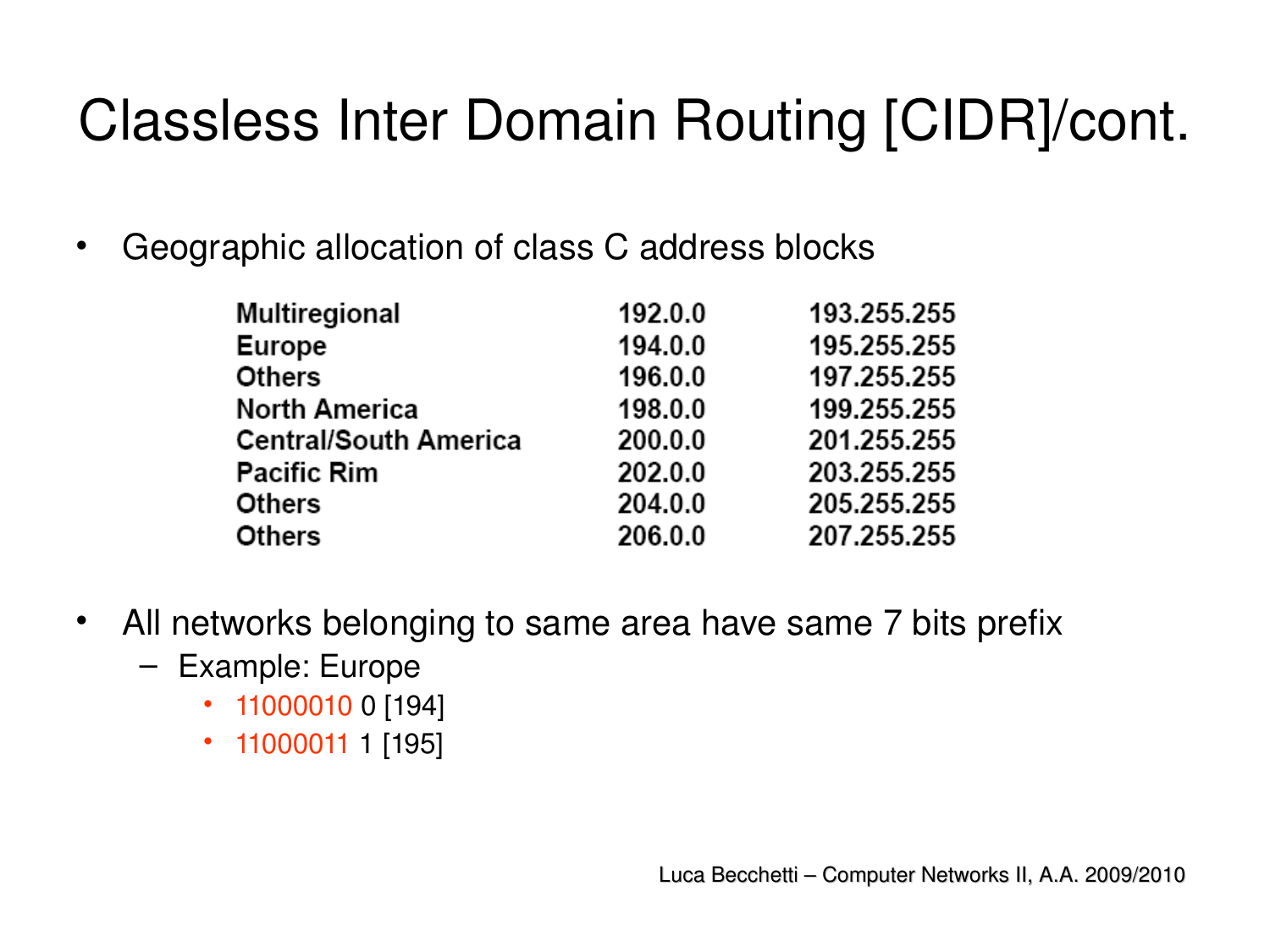- Example 1
	- Address assignment in North America
		- CIDR mask for North America = 198.0.0.0/7
	- A major Internet Service Provider (ISP) is assigned 2048 class C blocks
		- From 198.24.0.0 (11000110.00011000.00000000.0)
		- To 198.31.255.0 (11000110.00011111.11111111.0)
		- CIDR mask for this  $ISP = 198.24.0.0/13$
	- A local ISP requests 16 class C address blocks from the major ISP. It is assigned blocks
		- From 198.24.16.0 (11000110.00011000.00010000.0)
		- To 198.24.31.0 (11000110.00011000.00011111.0)
		- CIDR mask for local  $ISP = 198.24.16.0/20$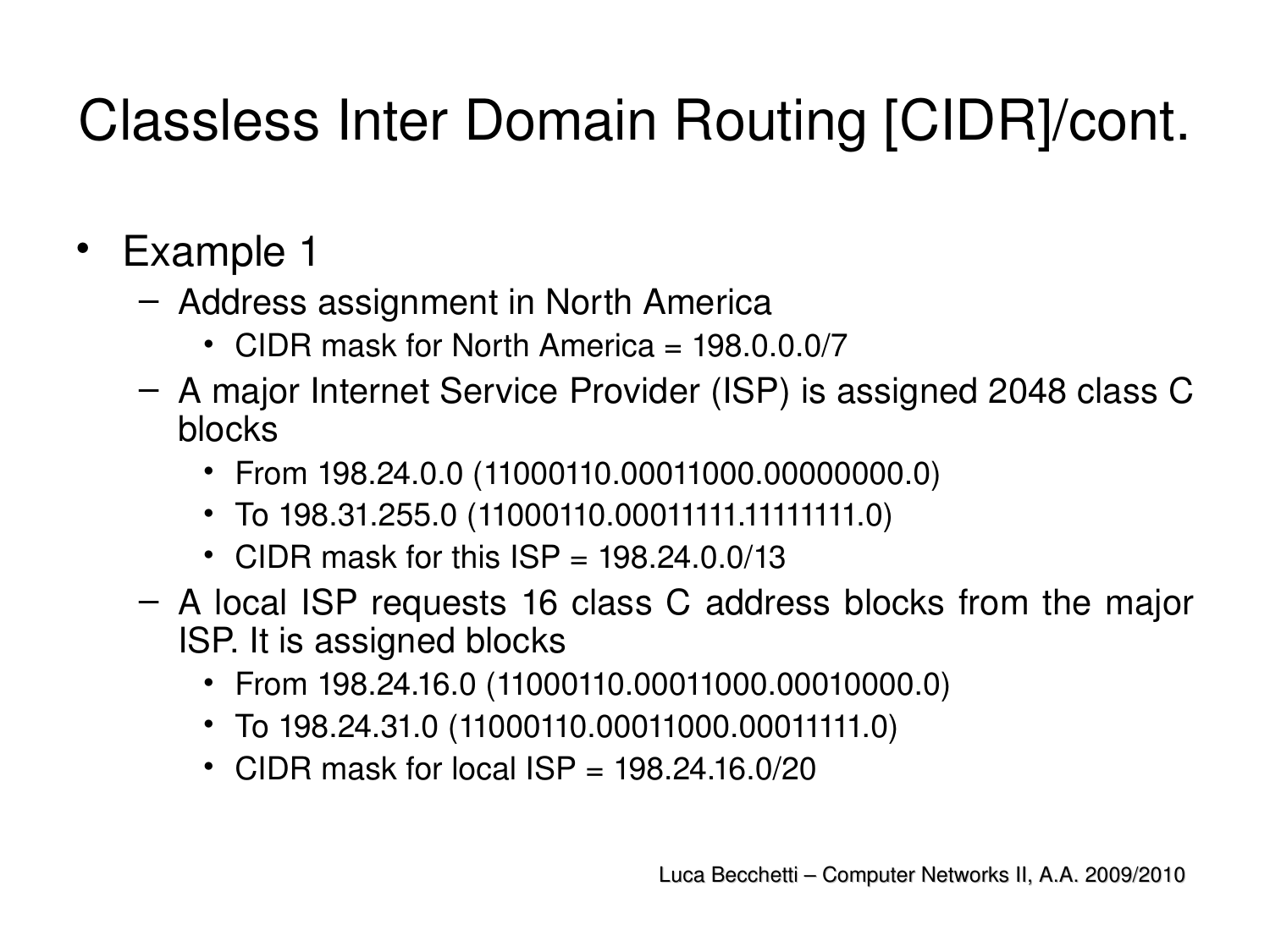- Example 2
	- Address assignment in Europe
		- CIDR mask for Europe = 194.0.0.0/7
	- A european organization is assigned 2048 class C addresses
		- From 194.32.136.0 (11000010.00100000. 10001000.0)
		- To 194.32.143.0 (11000010. 00100000.10001111.0)
		- CIDR mask for this organization = 194.32.136.0/21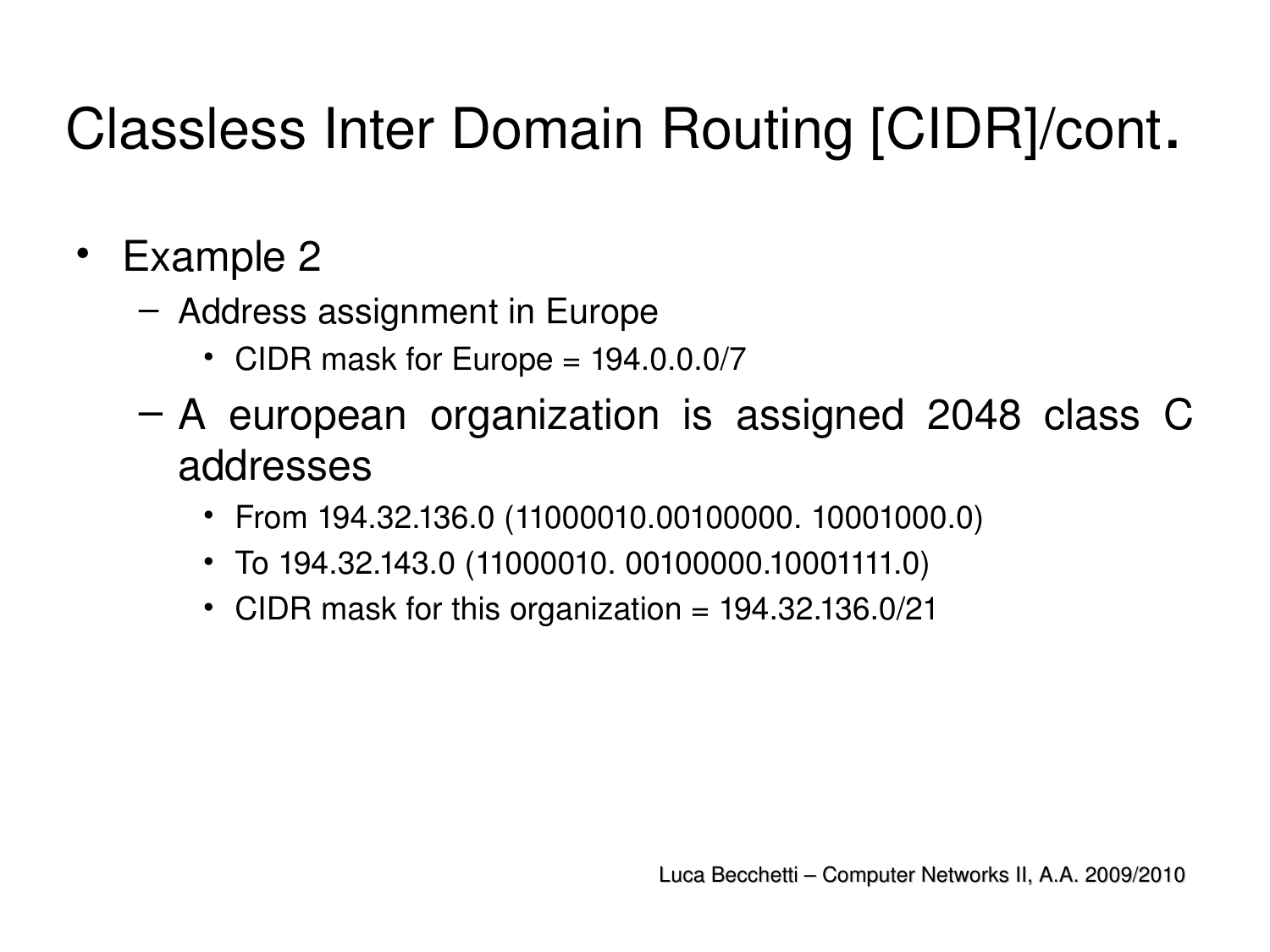- Network prefix computed with bit to bit AND between 32 bits IP address and (32 bits) network mask
- A whole address block represented by one line in Routing Table, corresponding to networks prefix (Supernetting)
- Correct entry chosen according to Longest Prefix Matching rule

```
11000000 00100000 10001000 00000000 = 192.32.136.0 (class C address)
11111111 11111111 11111000 00000000
                              255.255.248.0 (network mask)
 = 192.32.136 (IP prefix)
11000000 00100000 10001
11000000 00100000 10001111 00000000 = 192.32.143.0 (class C address)
11111111 11111111 11111000 00000000
                              255.255.248.0 (network mask)
 = 192.32.136 (same IP prefix)
11000000 00100000 10001
```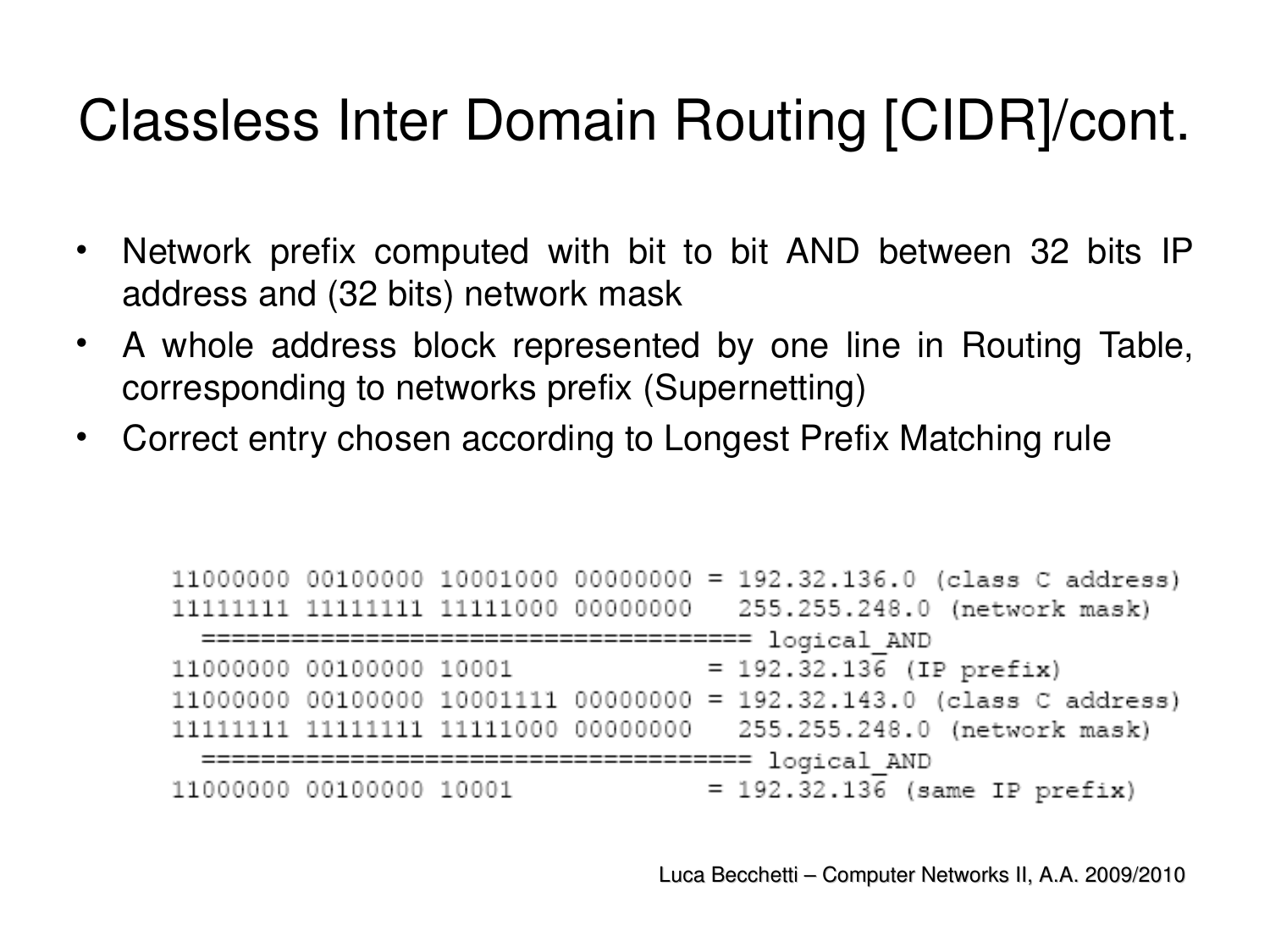### Longest Prefix Matching

#### Instradamento

- $\cdot$  indirizzo 198.15.7.3
- $\cdot$  indirizzo 198.15.7.4

#### 198.15.7.3

- porta 1: matching prefisso 16
- porta 7: matching prefisso 24
- porta 4: matching prefisso 32

#### 198.15.7.4

- porta 1: matching prefisso 16
- porta 7: matching prefisso 24
- $\cdot$  porta 4: no matching

Tabella instradamento

di

| <b>Prefix</b> | Porta d'uscita I |
|---------------|------------------|
| 198.15.0.0/16 |                  |
| 198.15.7.0/24 |                  |
| 198.15.7.3/32 |                  |

198.15.7.3 ⇒ porta 4 198.15.7.4 ⇒ porta 7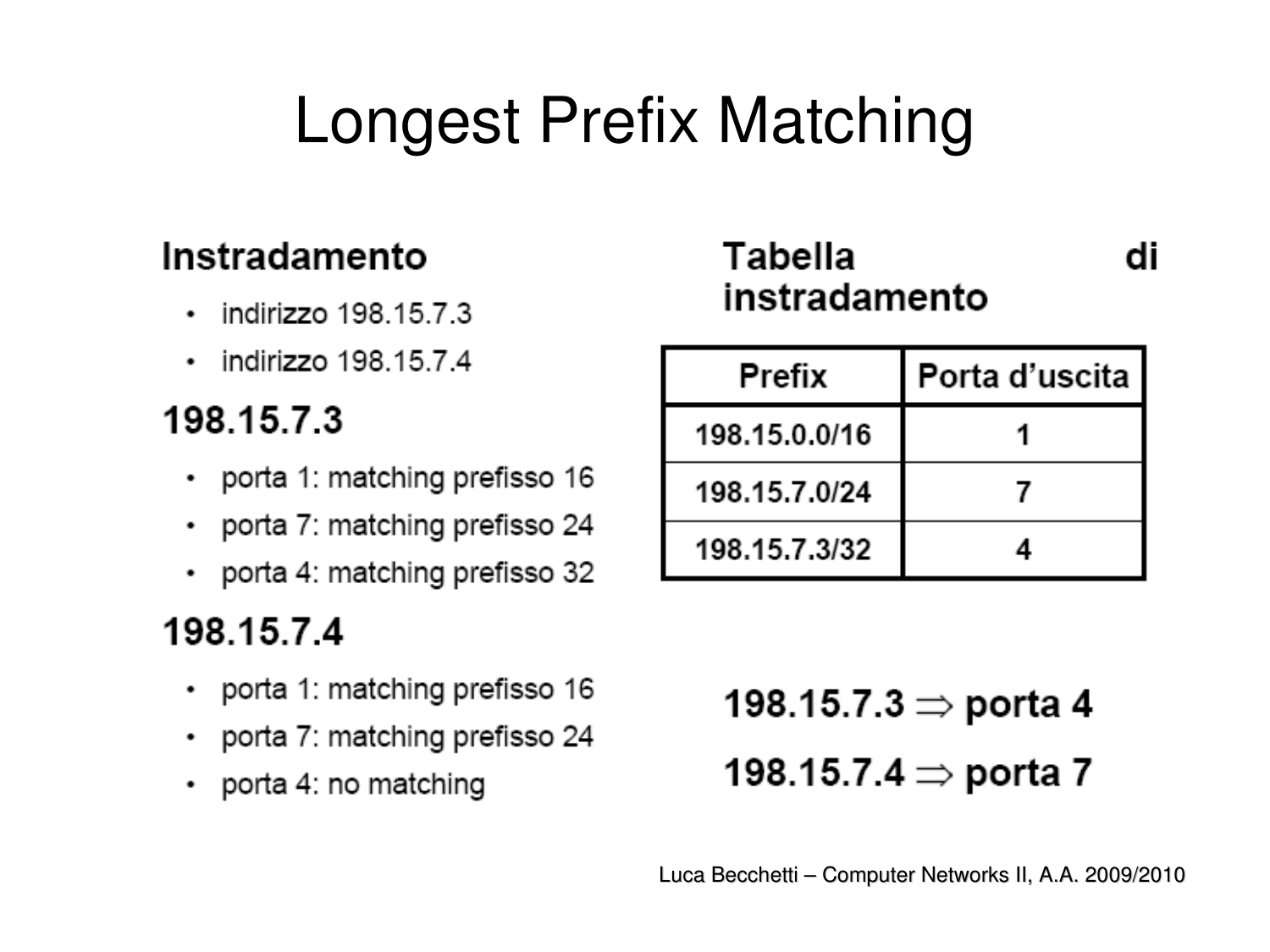## Indirizzamento senza classi

- Problema: una rete di classe C corrisponde a 256 indirizzi IP
- Molte organizzazioni hanno bisogno di piu' indirizzi
- Soluzione: assegnare ad una stessa organizzazione blocchi contigui di indirizzi in classe C
- Esempio: l'organizzazione X riceve i tre blocchi contigui 220.123.16.x, 220.123.17.x e 220.123.18.x – 768 indirizzi disponibili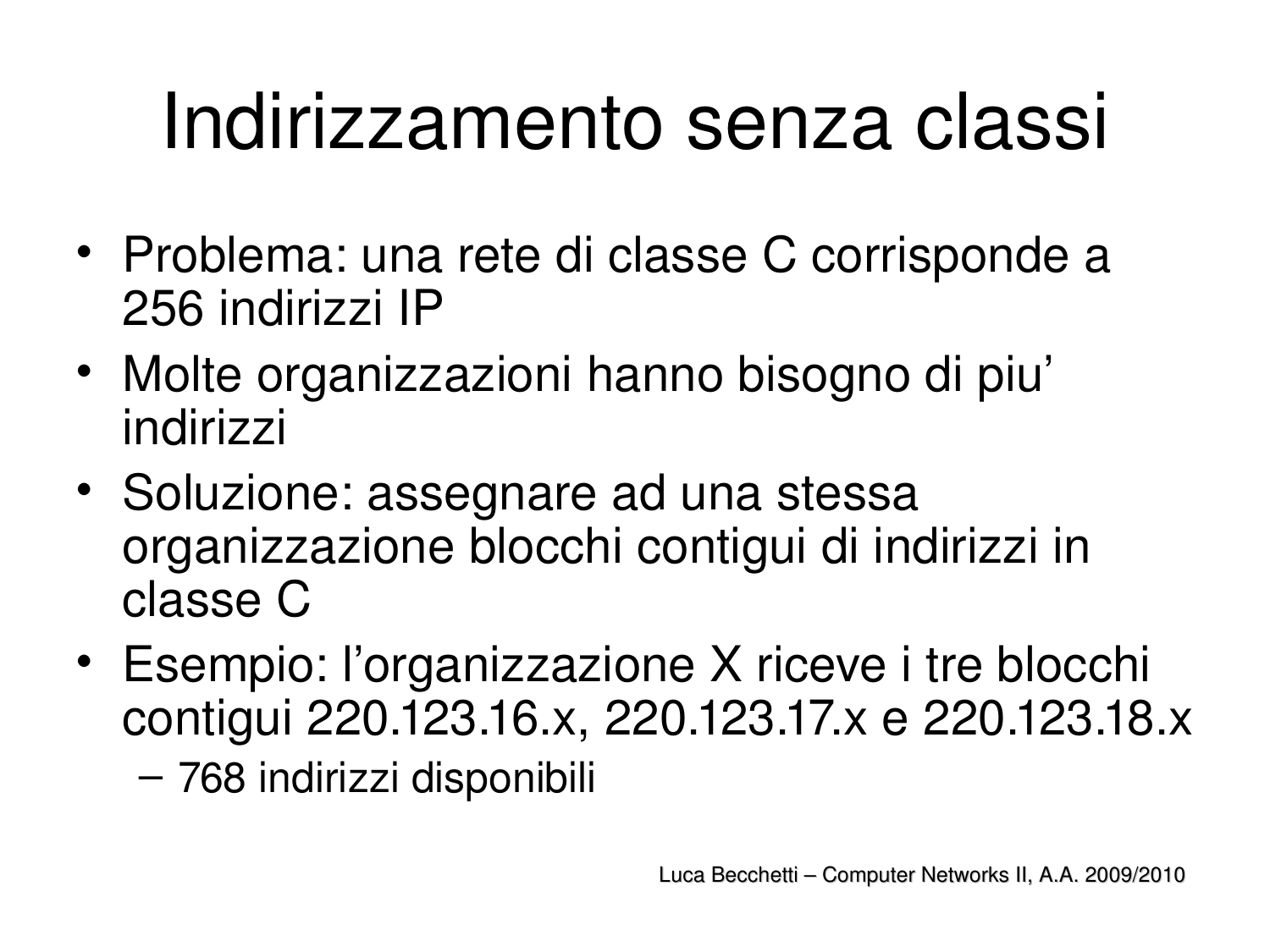## Indirizzamento senza classi

- Come rappresentare il blocco di indirizzi assegnati?
- Informazioni necessarie: indirizzo + basso del blocco e No. blocchi
- In pratica:
	- CIDR usa le seguenti informazioni:
		- Valore a 32 bit dell'indirizzo piu' basso del blocco
		- Maschera a 32 che funziona come una maschera di sottorete standard
- CIDR compatibile con versioni meno recenti dei protocolli di routing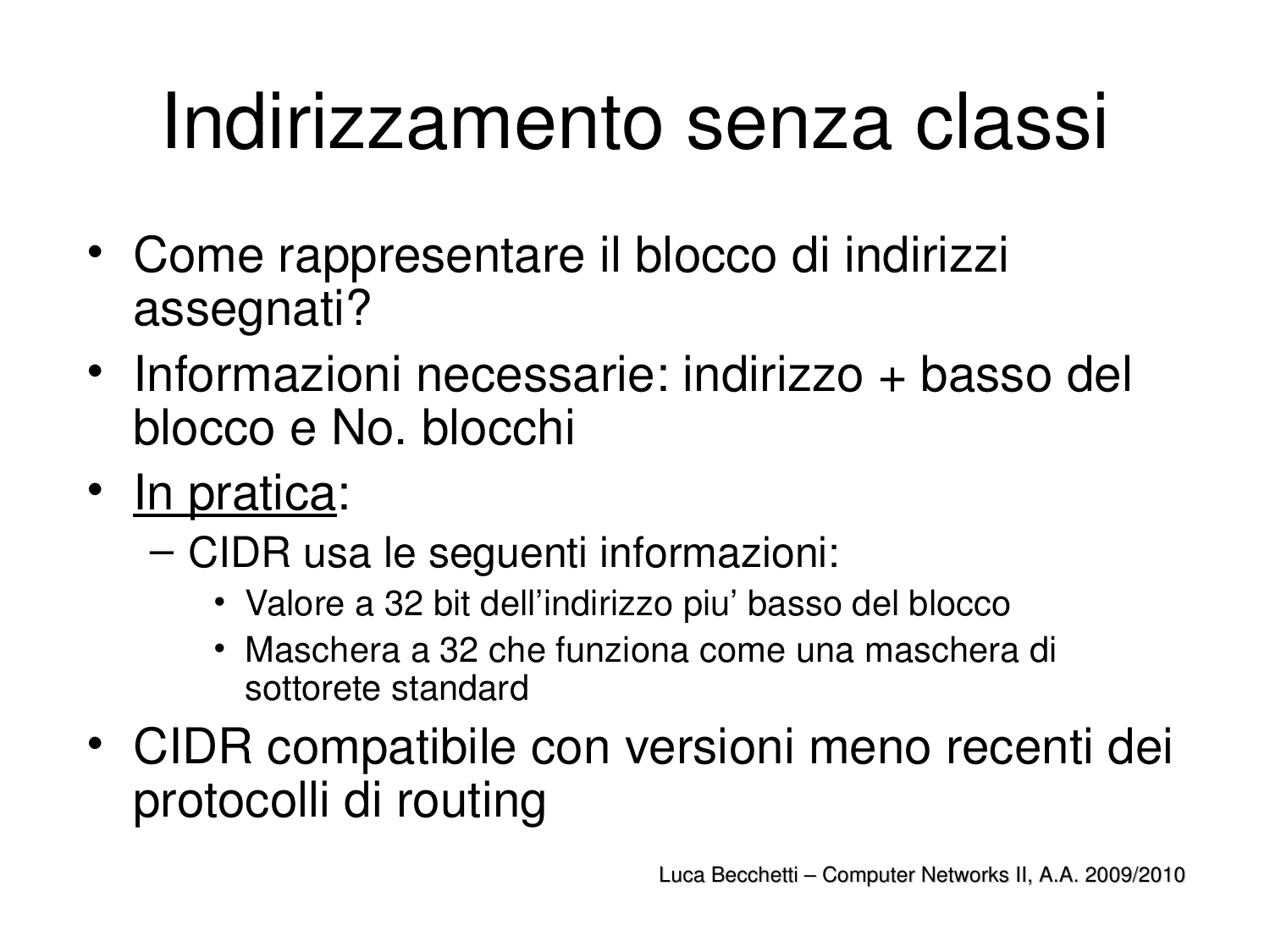## Differences with subnetting

- CIDR mask uses contiguous prefix – Not required in subnetting
- CIDR requires every address block to be a power of 2
- example:
	- 11111111 11111111 00011000 01000000 is a valid subnet mask but not a correct CIDR mask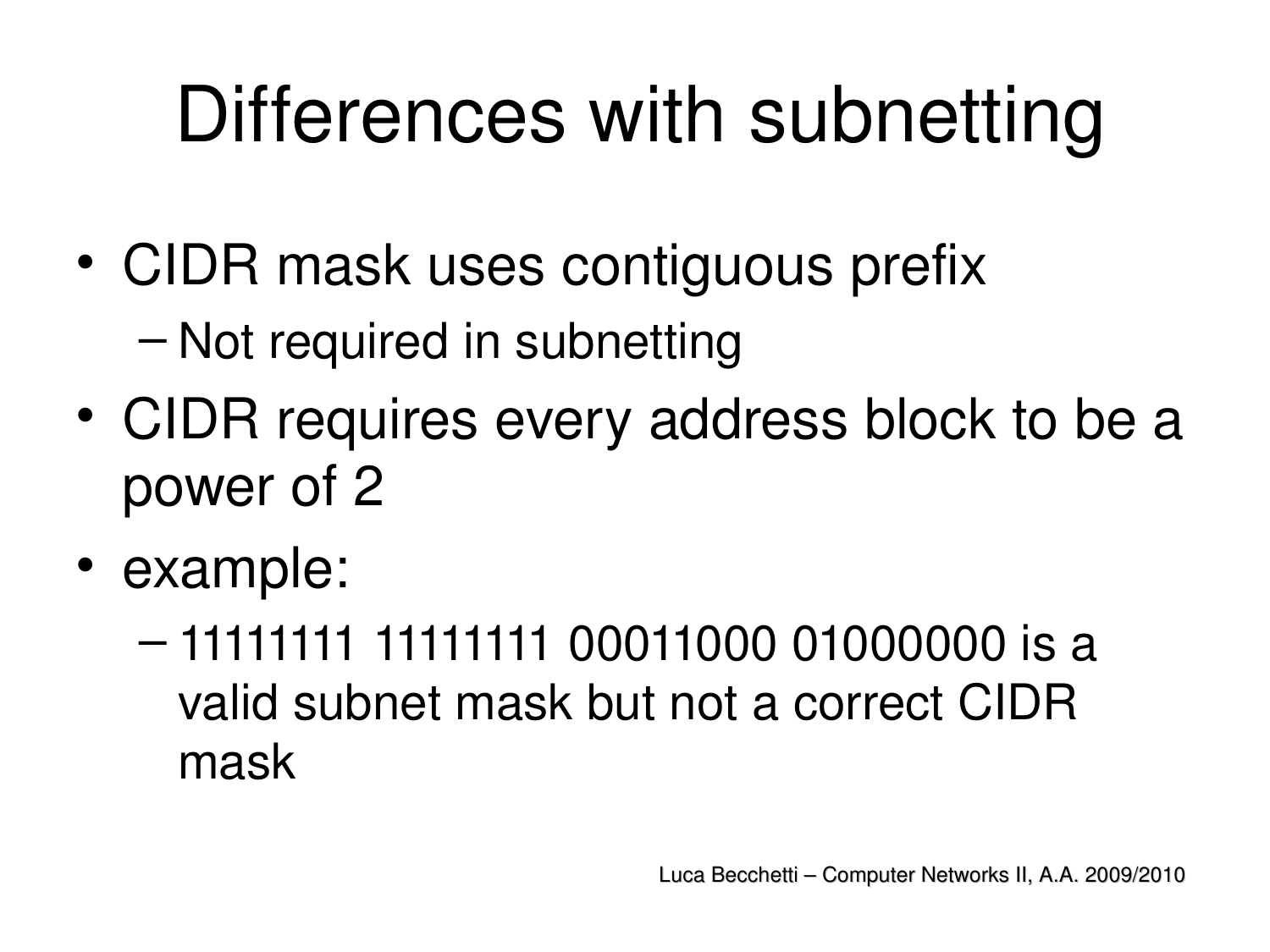# CIDR rules/recap.

- Agregate block corresponds to number of entries in RT without aggregation that is a power of 2
	- 2, 4, 8, 16, … entries can be aggregated
	- For example 5 entries cannot be aggregated into 1 block
- Blocks correspond to contiguous address sequences no "holes" allowed
- For every Routing Table entry: interface to which packets are forwarded needs to be the same for all addresses in aggregated block
- If non aggregated addresses differ in n-th byte, the value of that byte for the lowest address in the block must be multiple of block size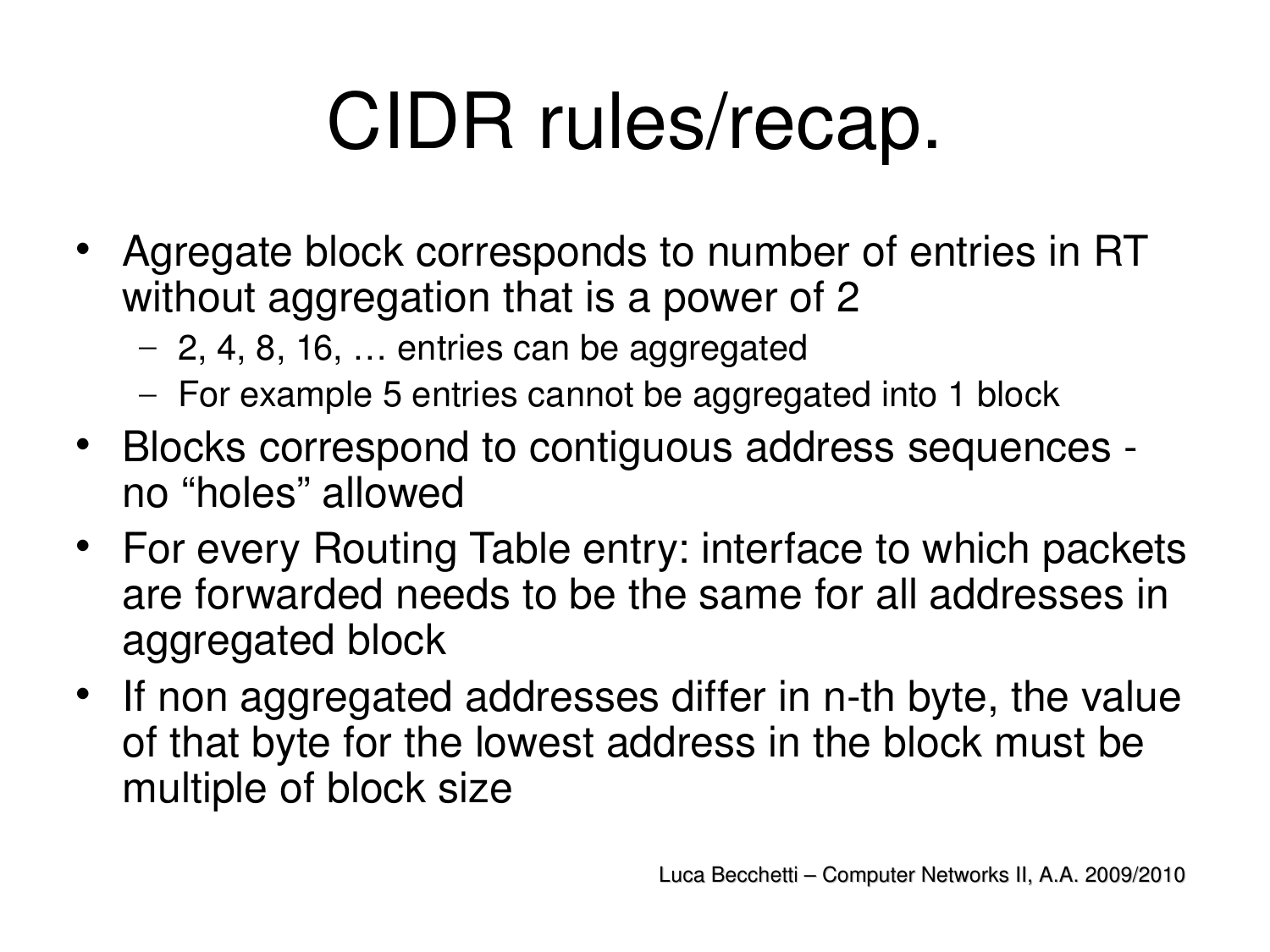## CIDR notation

- Network prefix + Number of prefix bits
- Example: address block 220.16.128.0 to 220.16.255.255:

## 220.16.128.0/17 11111111.11111111.10000000.00000000

Luca Becchetti – Computer Networks II, A.A. 2009/2010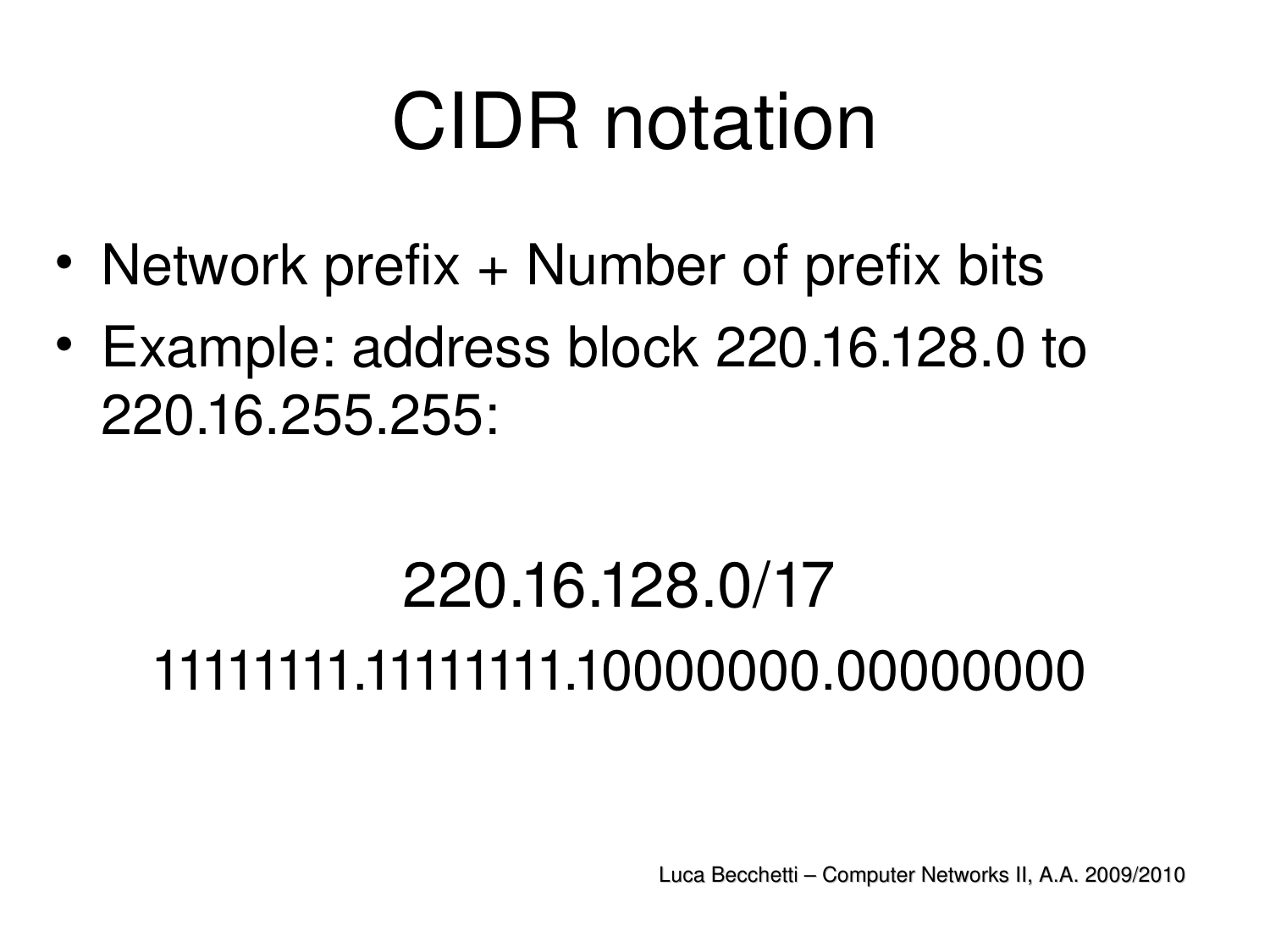## Example

- An ISP receives CIDR address block 210.20.128.0/17
- ISP defines (for example) 128 networks with 256 IP addresses each:
	- 210.20.128.0/24
	- 210.20.129.0/24

– …………

- Network mask corresponding to main block is 255.255.128.0
- Each of 128 sub-block has network mask 255.255.255.0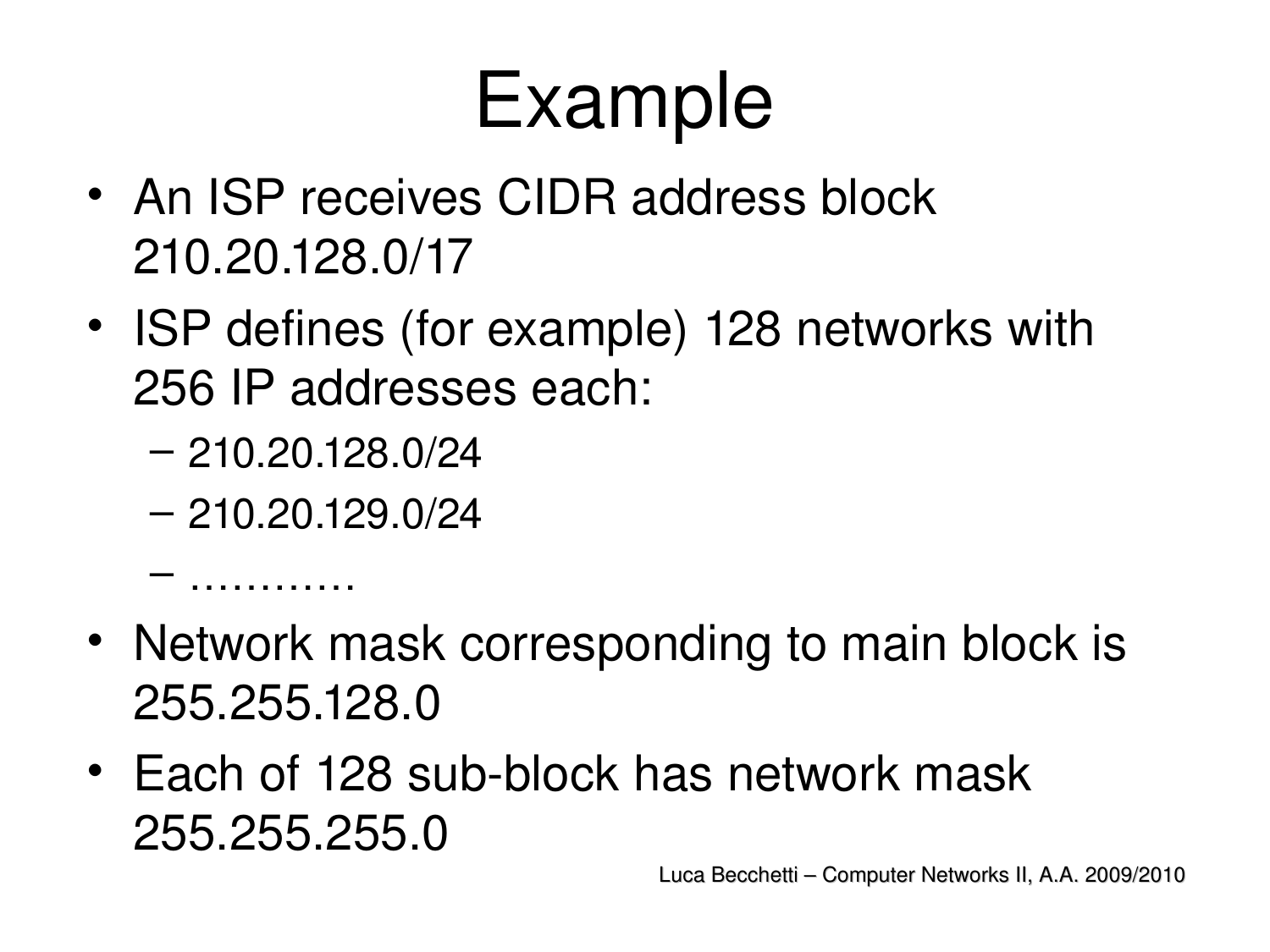# Routing with CIDR

- Indirizzamento senza classi: occorre separare il prefisso di rete dall'indirizzo dell'host
- Nelle tabelle si memorizzano soltanto i prefissi di rete
- Esempio: arriva Dgram con IP destinazione 150.122.19.30
	- Qual e' il prefisso di rete?
	- Non e' possibile stabilirlo a priori se si usa la convenzione CIDR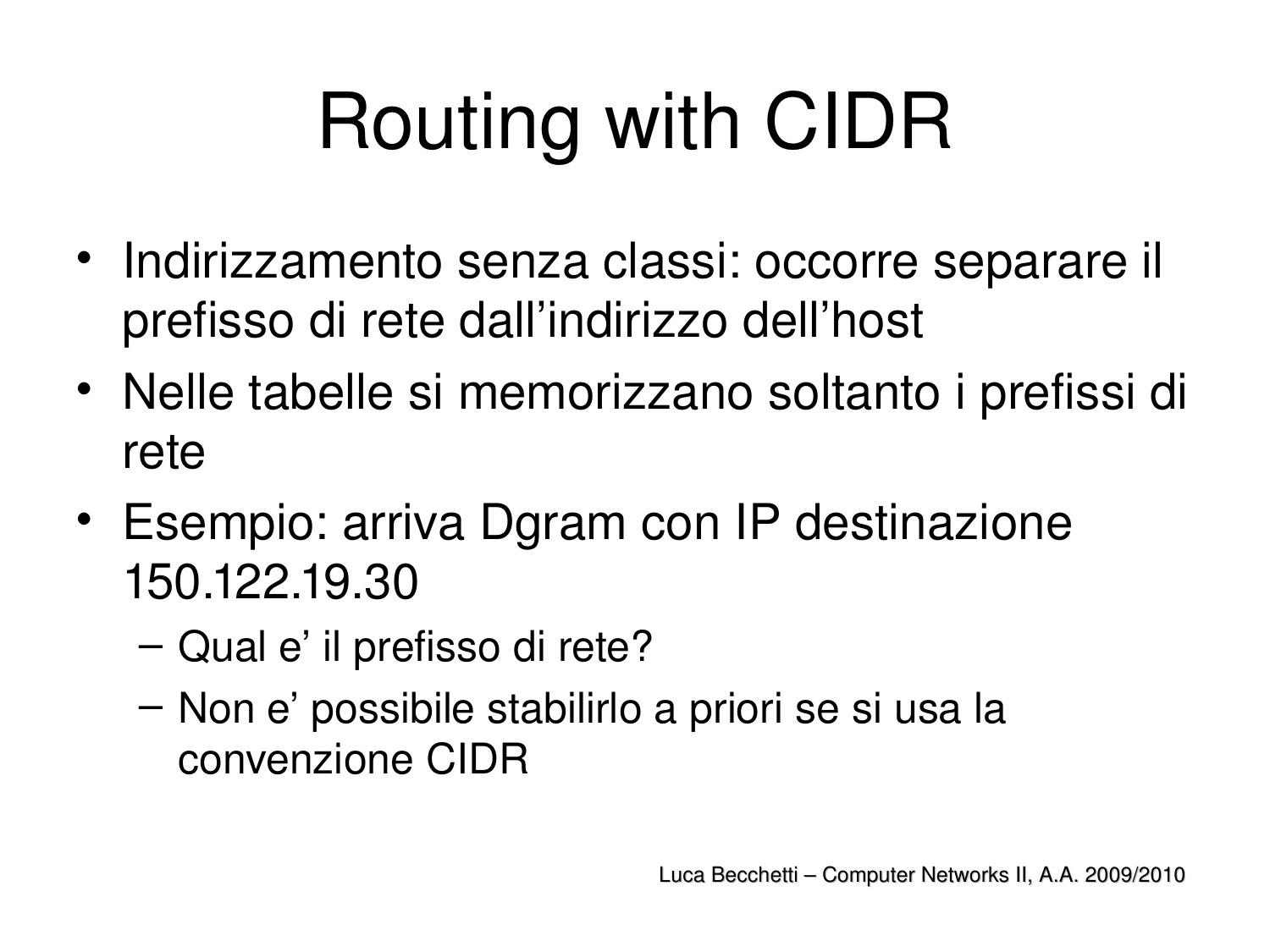# Forwarding with CIDR

- Generic Routing Table entry has format (Mask, Dest. network, Next hop)
- Try entries according to decreasing length of network mask
	- Longest prefix first
- Example: address 150.122.19.30
	- RT contains 2 entries, corresponding to destination networks 150.122.19./24 and 150.122.16./20
	- Correct entry is the first one, corresponding to longest prefix matching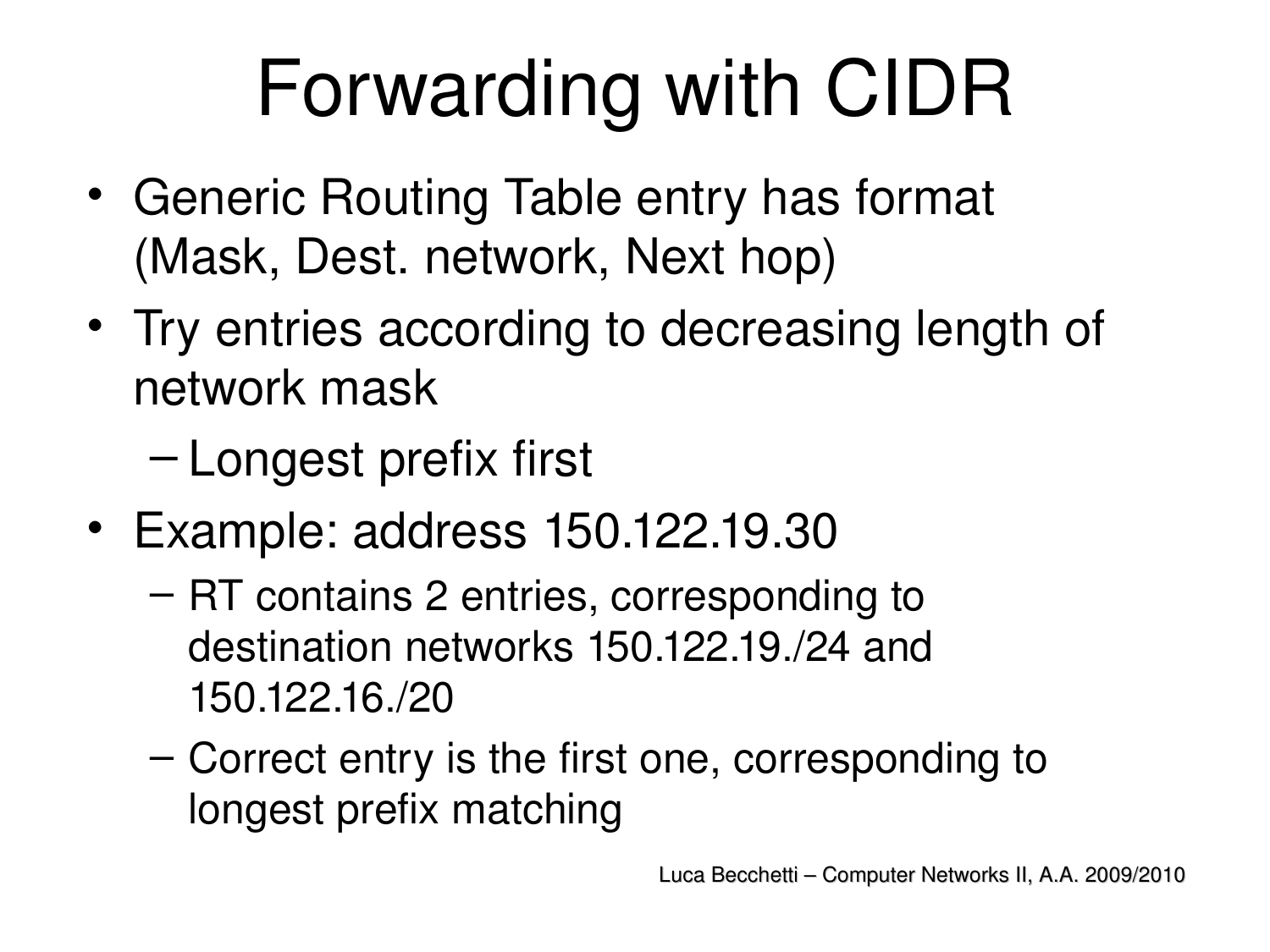## Implementation

- Binary tree search structures (trie) or evolutions thereof used
- Every root-leaf path corresponds to a possible prefix
- Search of longest matching prefix fast -> occurs in router's main memory (RAM)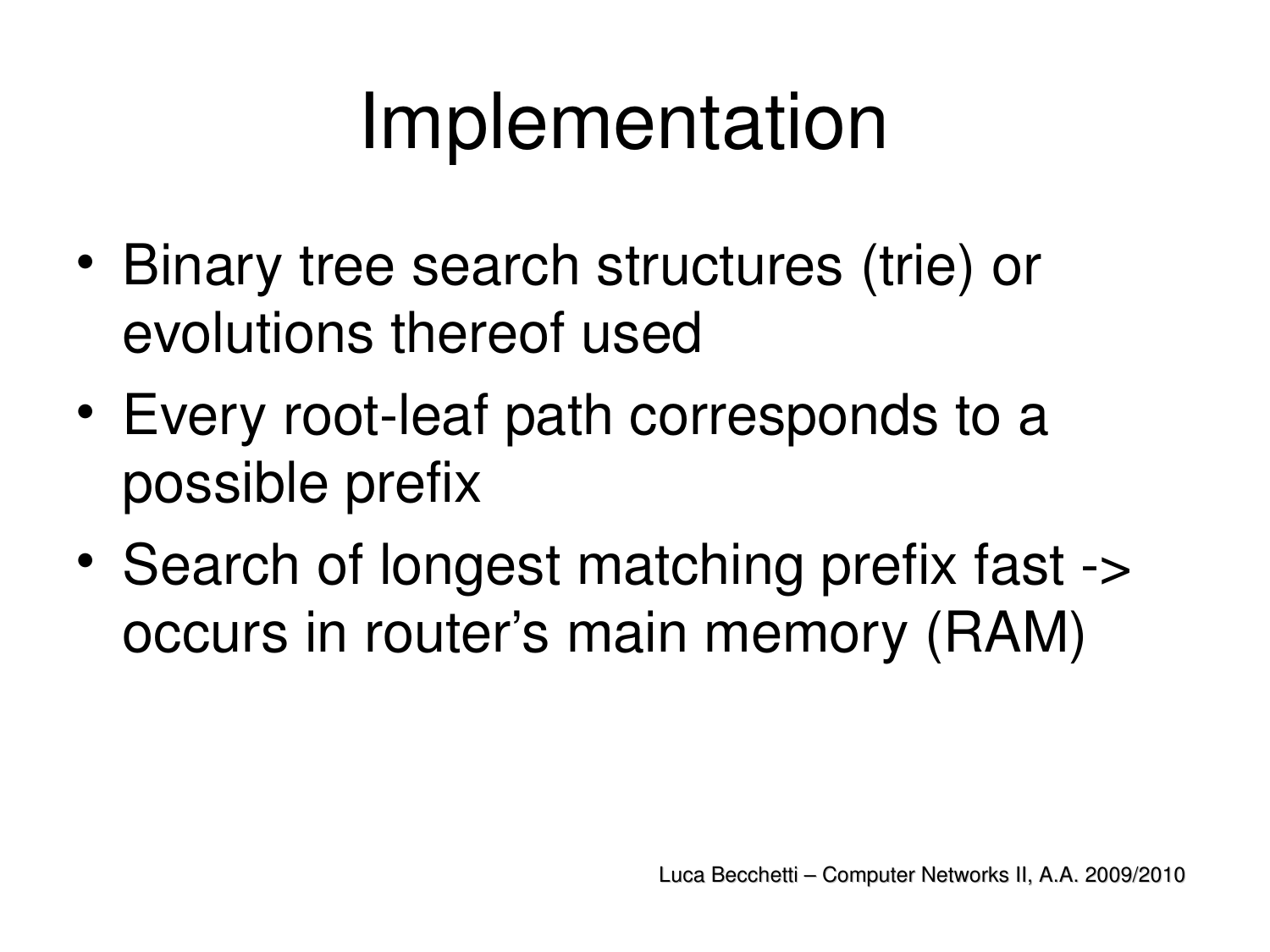## Example

• Routing table (only destinations listed): 32 bit address and the state of the state of the state of the state of the state of the state of the state of the state of the state of the state of the state of the state of the state of the state of the state of the stat 01101010000000000000000000000000 01101 01000110000000000000000000000000 0100 01010110000000000000000000000000 0101 01100001000000000000000000000000 01100 10101010111100000000000000000000 1010 10110000000000100000000000000000 10110 10111011000010100000000000000000 10111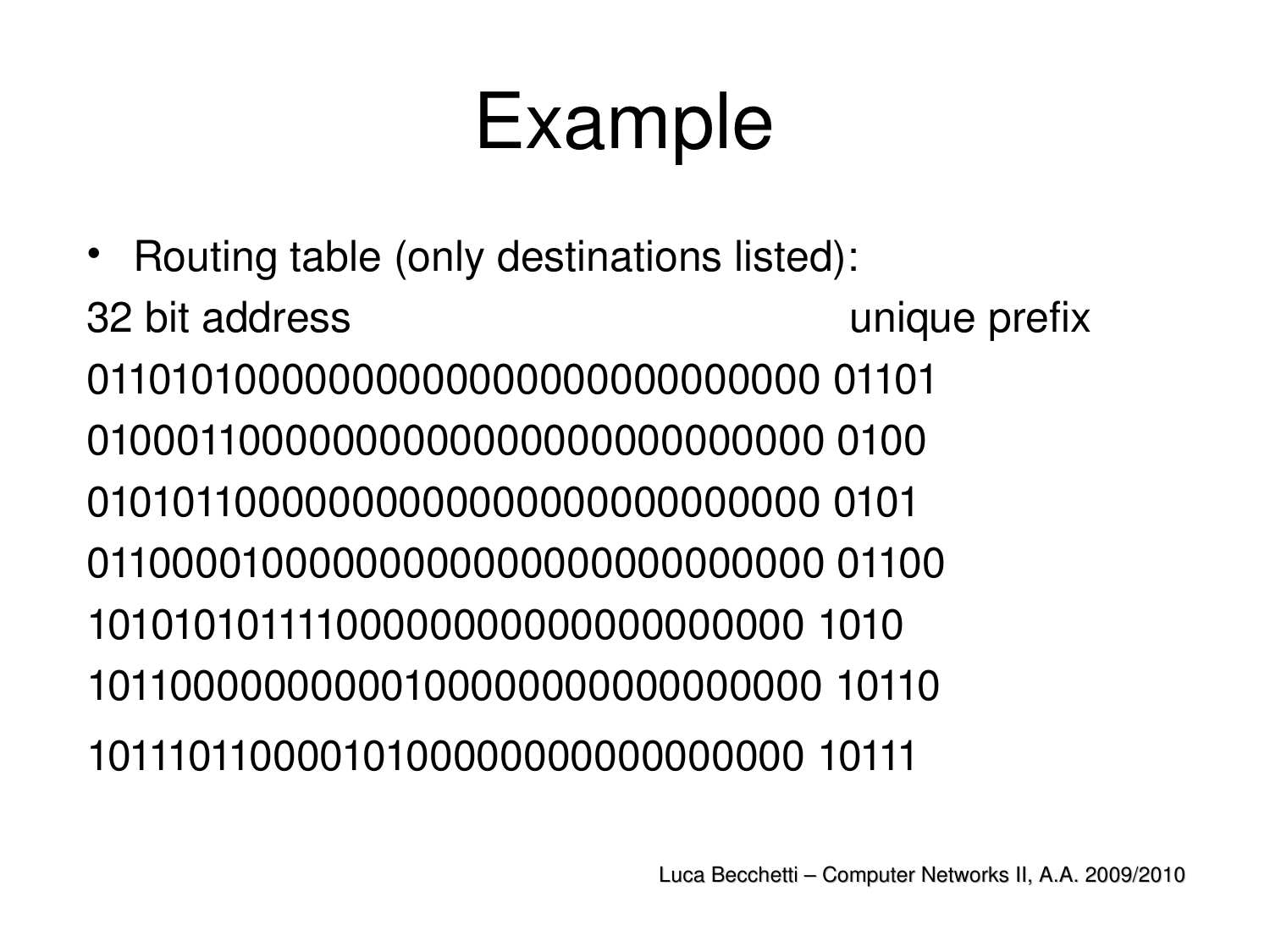

- Search for address 01010010.x.y.z
- Every leaf corresponds to a possible destination (entry) in the Routing Table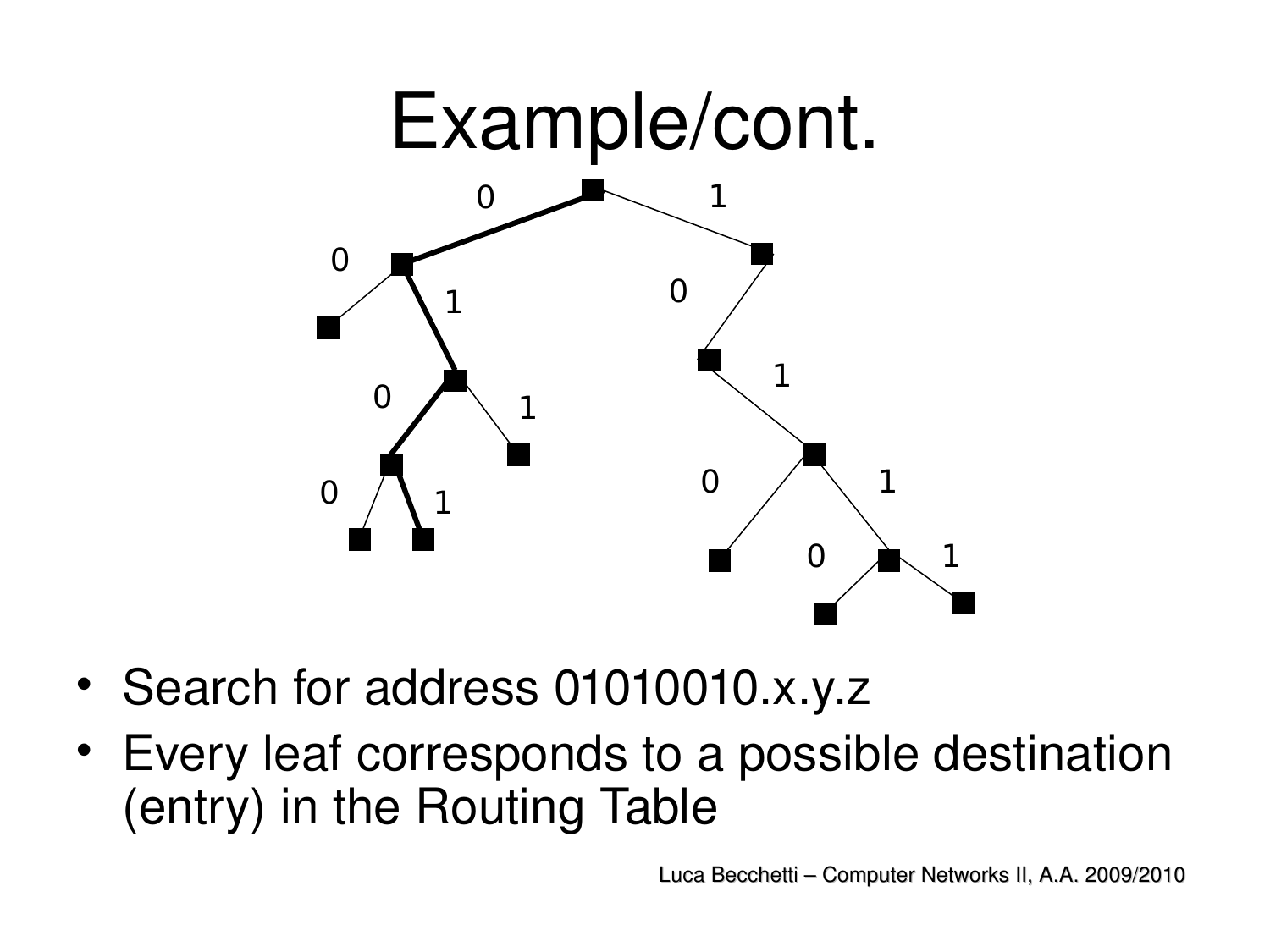## Why it works

- Hierarchical assignment of IP addresses
- Check for acronyms on Wikipedia

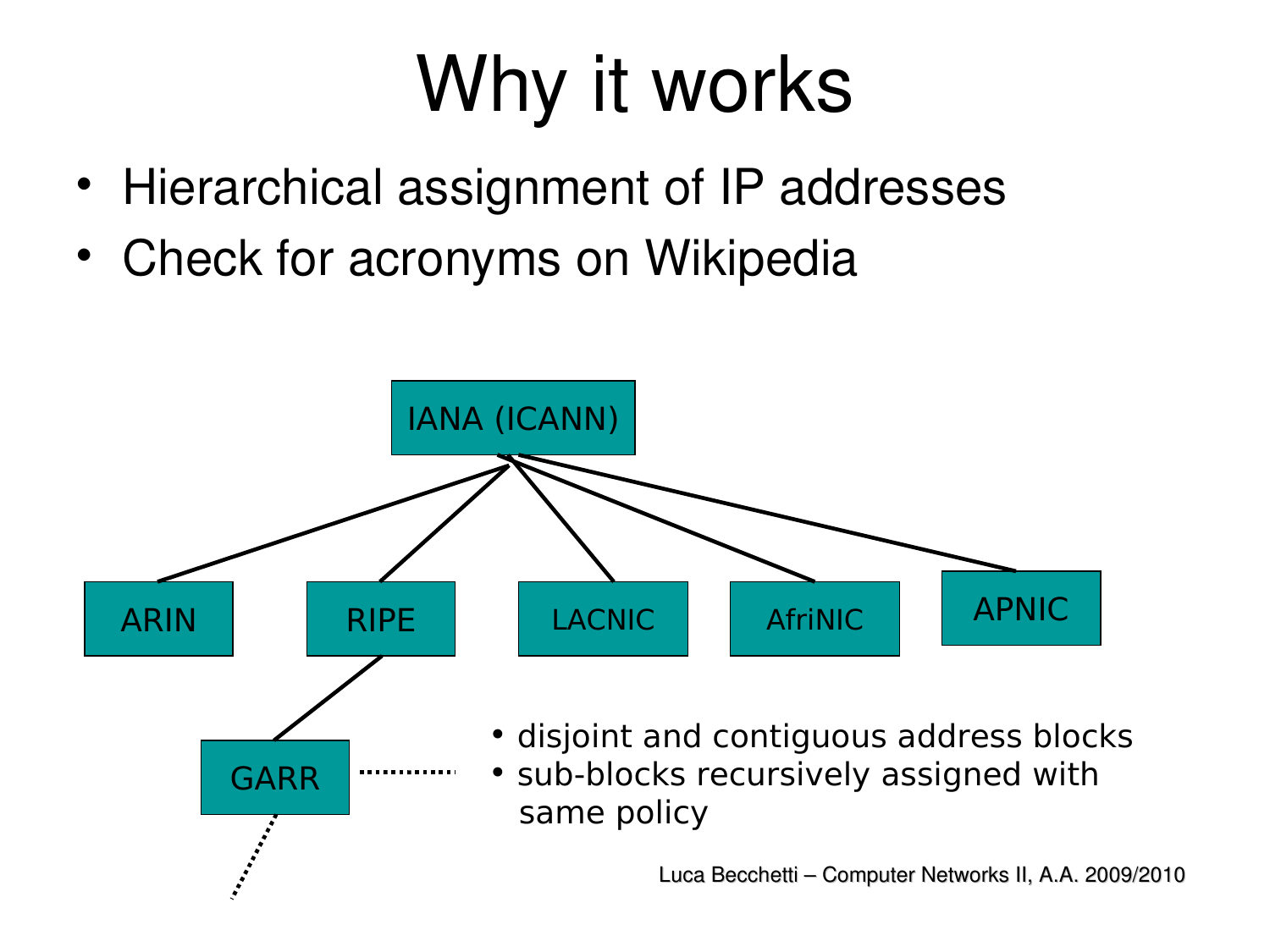## Private IP addresses

• The following address blocks are reserved for private networks, not requiring (direct) Internet connectivity

| <u>16 blocchi di Indirizzi di classe B</u> | 172.16.0  | 172.31.0    |
|--------------------------------------------|-----------|-------------|
| 256 blocchi di Indirizzi di classe C       | 192.168.0 | 192.168.255 |

- Every network can use any of this addresses internally
- Border routers of a network using private addresses do not externally propagate routing information concerning internal hosts
- A host using a private address cannot directly connect to the Internet. It needs to access indirectly through an "Application Level Gateway (Proxy)"